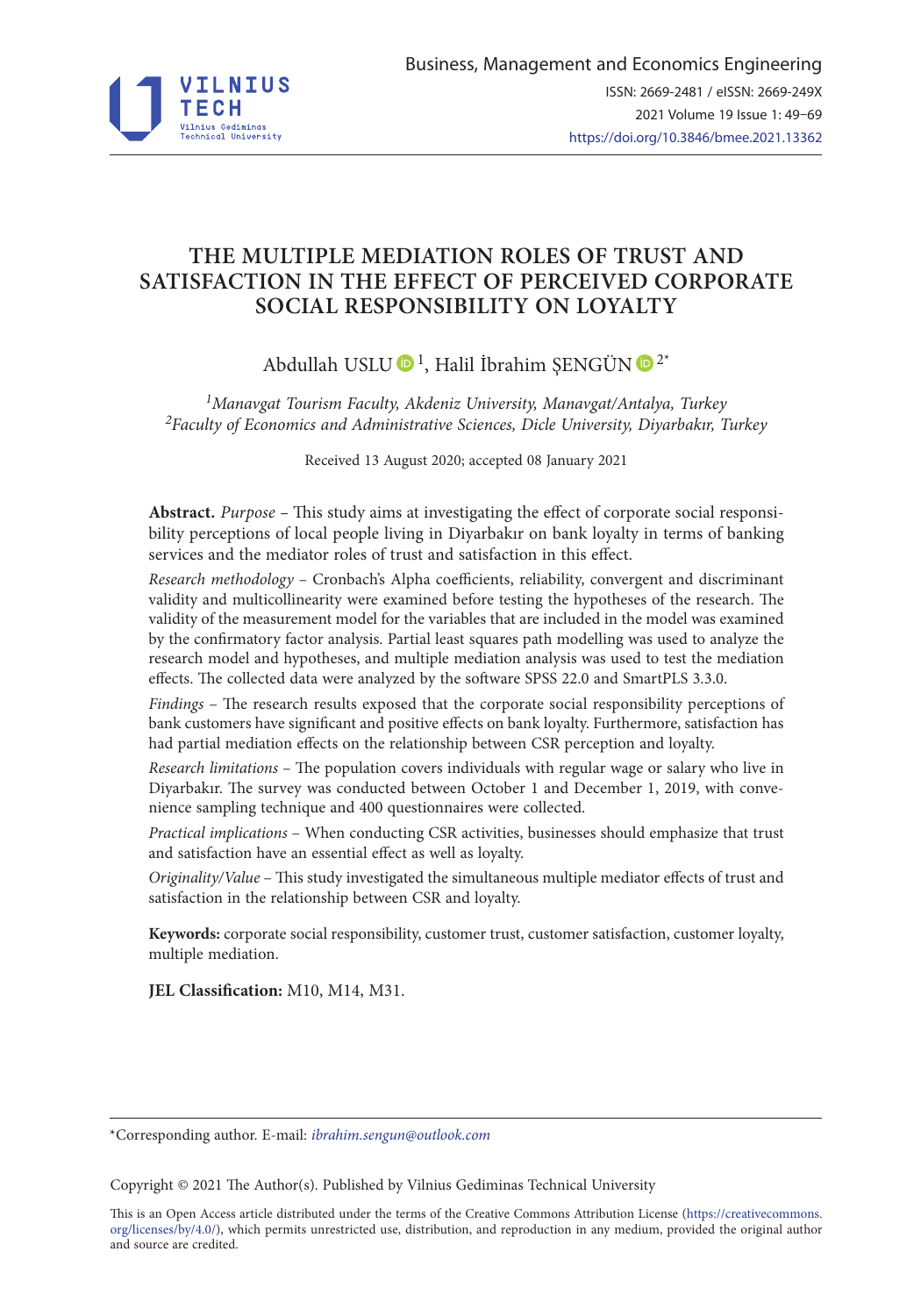# **Introduction**

CSR is an essential issue for those seeking the recipe that today's businesses should implement and gain value in the eyes of customers. It is not easy to understand clearly whether the real intention of the companies is to take part in social projects or increase the sales volume.

Nevertheless, CSR activities should be participated and supported by stakeholders regardless of their intentions. Research on the history of CSR goes back to the 1930s when Berle and Means defended the need for more transparency and accountability for the business's stakeholders.

It can be stated that formal research on social responsibility was handled to a great extent in the 20th century; however, research in this area has increased especially in the last 50 years (Carroll, 1999).

Due to the information age we live in, the level of consciousness of consumers has significantly increased, which leads companies to take action as well. Thus, it has come to the conclusion that companies should gain a new motivation in their marketing efforts. The understanding of social marketing emerged, and the researchers emphasized that companies should not be indifferent to their social environment.

Creating plans and projects prioritizing rural development, taking steps to eliminate inequalities in education, ensuring the integration of disabled citizens with society, raising awareness of the people against infectious diseases and minimizing the social impacts of this disease to the extent possible, and many other social activities can be thought as the examples (Onaran et al., 2013).

Coronavirus (Covid-19), which spread via China in 2019, affected the world in a short time. As of July 2020, more than 10 million people were infected with this disease, and approximately 500000 of them died [\(Worldometer,](http://www.worldometers.info) 2020). The world is on alert against Coronavirus, a global epidemic. The vaccine development process is progressing rapidly. On the other side of the coin, positive outcomes of this outbreak can be seen. This virus has revealed the spirit of solidarity in people from many different nationalities. Businesses have not been silent despite this big event and have taken important steps for social responsibility. In this context, employers who took their employees on paid leave came to the agenda, and there were also businesses that used the factory band for equipment that should be used to fight disease free of charge. In addition, some sports clubs and businesses have taken steps to support the struggling healthcare workers.

In their study, Skvarciany and Jurevičienė (2017, p. 636) examined the effect of trust in internet banking and emphasized that the characteristics of the bank in Lithuania, risk perception of the customer in Latvia and characteristics of the bank, and the experience of cooperation with a bank of the respondents in Estonia are important in building trust. Besides, bank information in Lithuania, the website in Latvia, and the bank itself and trust in Estonia have been handled, and no findings have been found on the subject of satisfaction and loyalty.

Nejjari and Aamoum (2020) presented evidence on which ethics, trust and university image have an important and positive effect on student loyalty. It also proved the impact of ethics and shared values on university image. However, satisfaction was not covered in the study. Tambovceva et al. (2017), Latvia business representatives primarily consider CSR as a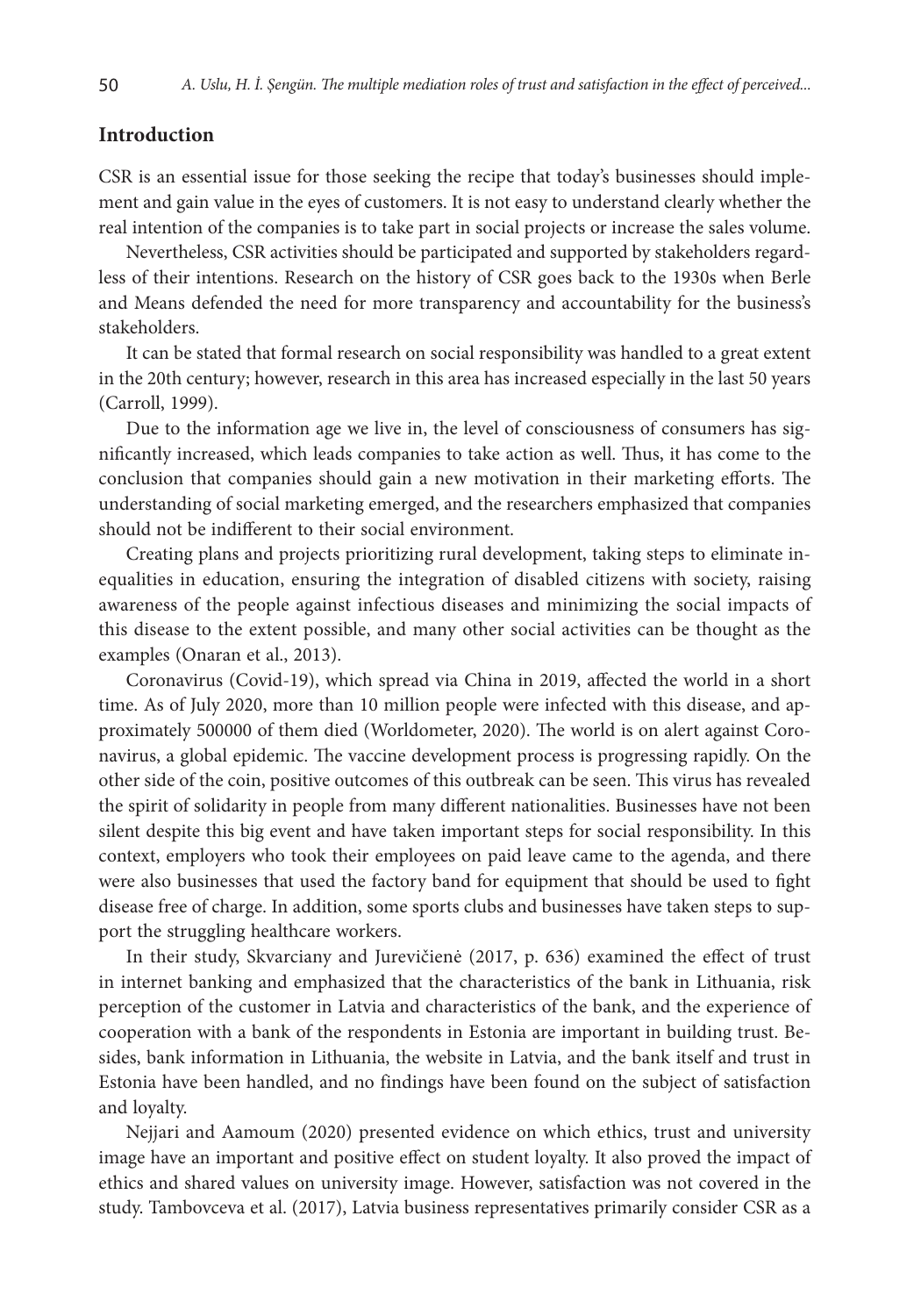corporate image provider. In addition, they are aware of the role of CSR in improving employee and customer satisfaction. Uhlig et al. (2020) concluded that the philanthropy dimension, one of the dimensions of CSR, has an effect on the intention to deal with socially responsible companies. Iglesias et al. (2018) showed that CSR affects customer loyalty both directly and indirectly through co-creation and customer trust, and concluded that co-creation has a direct effect on customer trust. In these studies, the issues of trust, satisfaction and loyalty are not sufficiently addressed. Therefore, in this study, it was tried closing this gap in the literature by looking at the role of trust and satisfaction in the relationship between CSR and loyalty.

This study investigated the effect of CSR perceptions of the people living in Diyarbakır regarding the banking service they received on their loyalty was examined. In addition, the effects of trust and satisfaction on this effect on loyalty have been investigated. In this context, data from 400 people were collected from people living in Diyarbakır according to the convenience sampling method.

In the study, first, a wide literature review was done on the subject. In the literature review, studies examining the relationships between CSR perception and customer loyalty were included. Then, the literature on customer trust and satisfaction was examined, and hypotheses were created accordingly. Next, the method section was started, and the model was created. Following the model, statistical analysis for the research was included, and the findings were interpreted. In the conclusion part, research-specific findings and recommendations were presented.

### **1. Literature review and research hypotheses**

It is stated that the sustainability issue has three dimensions in general. These are environmental sustainability, economic sustainability and social sustainability. Although social sustainability is mentioned less than other dimensions, it actually has a very important place. Likewise, it covers vital issues such as humanitarian standards, equality, justice, community development, humanitarian support and assistance. Social sustainability overlaps with the goals of corporate social responsibility. It also addresses the welfare of humanity and society through the management of social resources (Govindan et al., 2020). Increased awareness of sustainability and CSR has increased the interest of human resources in efforts for a cleaner business (Amrutha & Geetha, 2020).

CSR has very long and different historical backgrounds. Indeed, CSR history can go back to the history of concern of society from business communities. In addition, official writings on social responsibility are largely a product of the 20th century, especially the last 50 years. It is possible to see the footsteps of CSR thought worldwide, mostly in developing countries. However, most of the official sources state that CSR practices are evident in the USA, where the literature is accumulated (Carroll, 1999). As a social structure, CSR is voluntary participation to fulfil its responsibilities toward the institutions' elements and solve some social problems (de Quevedo-Puente et al., 2007; Brammer & Pavelin, 2006; Cingöz & Akdoğan, 2012).

All these crises motivate companies to be more social and create social value. CSR activities enable many multinational companies to lead corporate strategies. For example, Unilever's Paul Polman claims that businesses can be a positive force for good in the world, and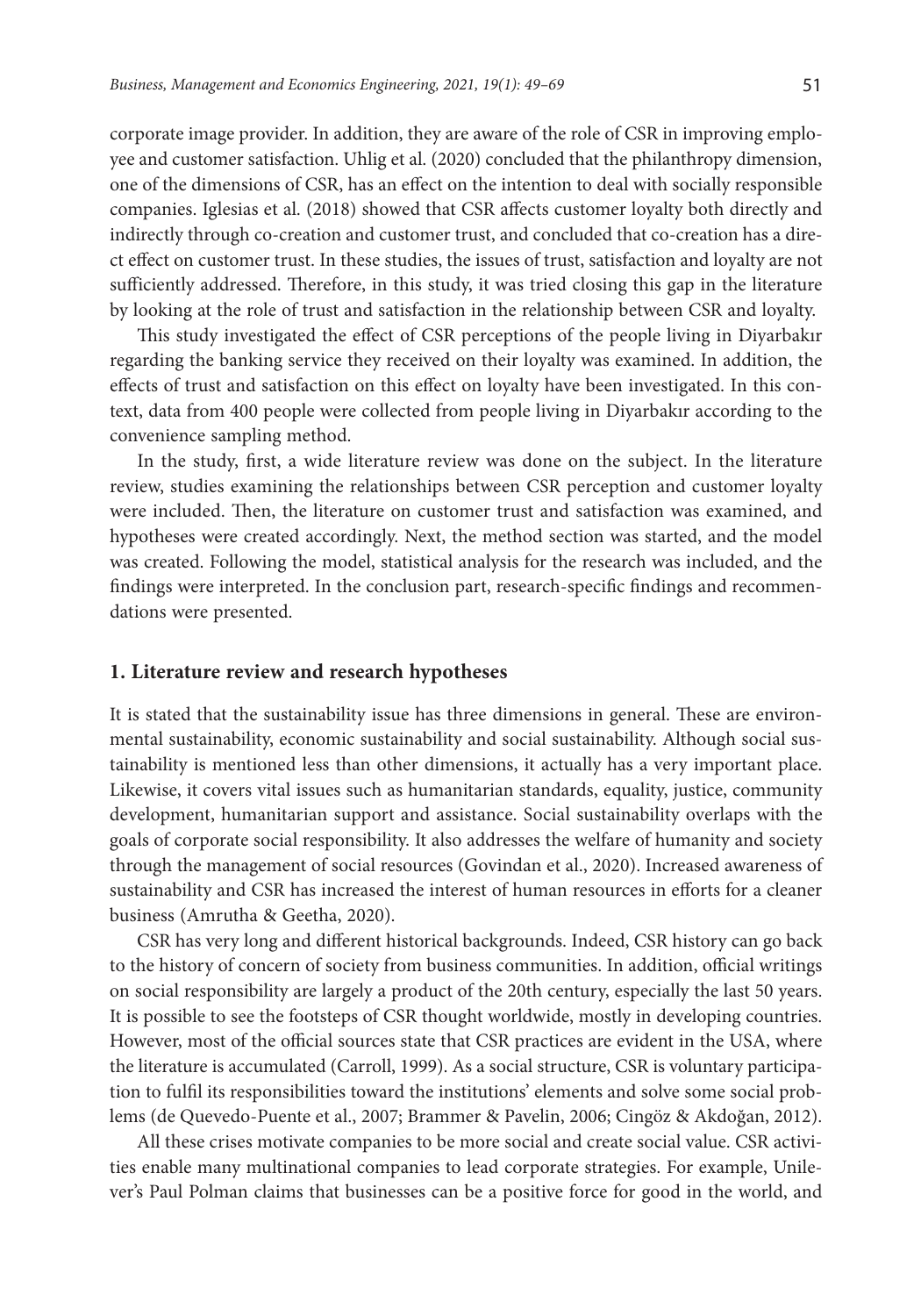this perspective is in the interest of all company stakeholders (van Doorn et al., 2017). Therefore, creating something useful for humanity does not only bring material gain to businesses but is also important for motivating the shareholders.

Having an important place in the development of the concept of CSR, Carroll examined social responsibility in four dimensions and defined the social responsibility of the companies as "the sum of the economic, legal, ethical and voluntary responsibility activities that the society expects from companies at a certain time" Carroll (1979). These responsibility activities are as follows:

*Economic responsibilities*: In the classical approach, economic responsibilities are accepted as the most important and fundamental responsibility of the business, both in the modern and postmodern periods. Economic responsibilities can be regarded as the most important existence causes of businesses, as they act with the motive of making a profit. It is not possible for a company that does not have any financial gain to survive (Torlak, 2007).

*Legal Responsibilities*: The legal responsibilities of companies cover issues such as compliance with the law, compliance with central and local regulations, being a law-abiding citizen and fulfilling the legal obligations of companies (Carrol, 1991).

*Ethical Responsibilities*: The enterprise should take precautions to minimize the potential harm to society and environment while performing its own goals and activities. In addition, to gain the trust of its stakeholders, it should determine the ethical performance conditions in all its activities and manage the process with this reference (Yakar & Özhan, 2017).

*Discretionary Responsibilities*: These responsibilities include acting in line with the charitable and generous expectations of society, supporting the arts, participating in volitional and charitable activities in their own regions, providing assistance to private and public educational institutions, and voluntarily supporting projects that contribute to the quality of life of the society (Carroll, 1991).

#### **1.1. The link between corporate social responsibility and customer loyalty**

The banking sector has a critical place in meeting the demand for funds to implement the increasing needs of individuals today. In this regard, the number of bank branches is increasing rapidly. In Turkey, the banking system, as of June 19, 2020, has 48 banks in operation; the number of domestic branches of these banks is 10079, and the number of branches abroad is 71 (The Banks Association of Turkey, 2020). When one looks at the activities of banks, it is seen that the environment they affect does not cover only bank owners, employees and customers but also they interact with many different institutions and organizations and can directly or indirectly affect the commercial activities of these institutions. Furthermore, in the postmodern period, all people on a global scale need to make bank transactions. It is not possible for such a huge sector to attract customers only with its financial instruments. Especially in parallel with the development of consumer awareness, the sensitivity of banks toward social responsibility has become more critical.

In the research carried out by Özmen (2009) on bank customers, the effect of various CSR activities on the overall brand image was examined. Accordingly, it was concluded that there is a relationship between the social responsibility activities related to the social environment, consumption and consumer, the environment, health, economic development, and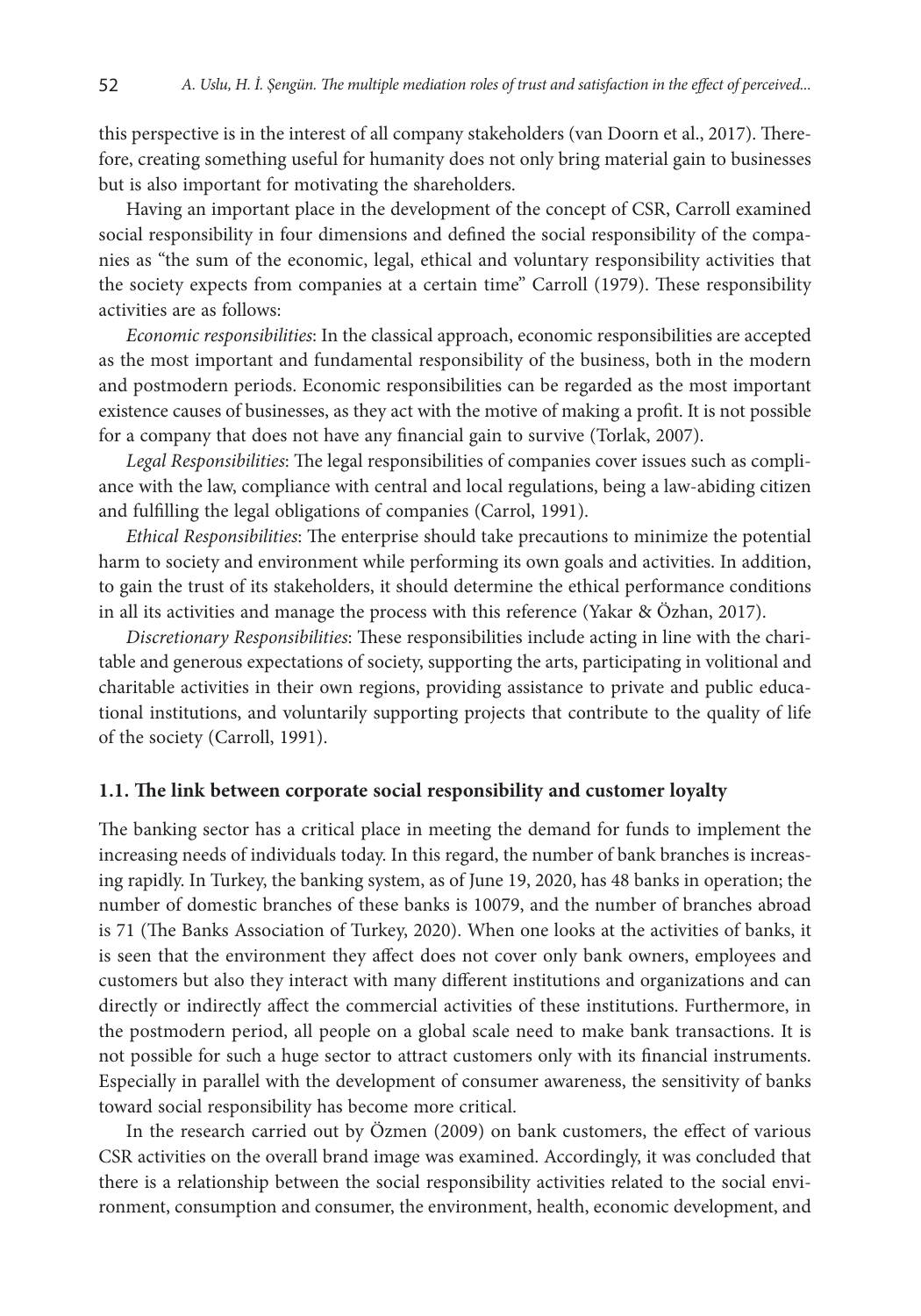sports and cultural activities and the brand image and these activities have a positive effect on the brand image.

In their study, Doğan and Varinli (2010) examined the relationships between social responsibility understanding and corporate image of bank customers. According to the findings obtained from the study conducted with 537 participants, it was concluded that there is a relationship between the corporate image perceived by the customer, social responsibility activities and the brand image, and these activities affect the brand image positively.

In the study by Özgüven (2013), the impact of the concept of CSR on the banking sector was examined. According to this research, it was concluded that social responsibility activities positively affect the customers' trust in the bank and customer satisfaction. Accordingly, it also positively affected customer loyalty.

Respect for employees, philanthropic activities and respect for consumers, which constitute the perception of CSR, have had a significant impact on brand awareness, quality and brand loyalty, which are components of consumer-based brand equity (Koçoğlu, 2016).

Chen, Chang, and Lin (2012) have examined whether CSR impacts customer loyalty in their study on Taiwan airlines. Hence, it has been observed that CSR has an important and positive effect on the formation of behavioural and attitudinal commitment.

In a study on mobile telecommunication service, it was determined that CSR has a direct relationship with satisfaction and customer loyalty and satisfaction have a mediating effect (He & Li, 2011).

Köse (2015) concluded that the economic, ethical, legal and charitable sense of responsibility, which is one of the dimensions of CSR, is effective in creating customer loyalty and customer satisfaction. In addition, Chung, Yu, Choi, and Shin (2015) concluded that CSR positively influences customer loyalty. Similarly, Fatma and Rahman (2016) concluded that CSR is effective on the intention to repurchase in their study in the banking sector in India.

Skvarciany and Jurevičienė (2017) conducted research in Baltic countries to evaluate the determinants of trust in traditional banking. Hence, it has been emphasized that the characteristics of the bank in Lithuania, the risk perception of the customer in Latvia and the characteristic of the bank, and the cooperation experience of respondents in Estonia with a bank are essential in building trust. In another study, Skvarciany and Jurevičienė (2018) investigated the effect of trust in internet banking. Based on the views of 1013 participants and 21 experts, country-based evaluations were made as factors necessary for trust-building. Thus, it has been observed that bank information in Lithuania, website in Latvia and bank factors in Estonia are effective in building trust.

The study of Nejjari and Aamoum (2020) shows how the image of the university, ethical rules and common values of graduates positively affect trust affecting loyalty. According to the results of the research, ethics, trust and university image have an important and positive effect on student loyalty. It also proves the impact of ethics and shared values on university image.

Tambovceva et al. (2017) conducted a survey of Latvian business representatives. Latvian business representatives see CSR primarily as a corporate image provider. In addition, they are aware of the role of CSR in improving employee and customer satisfaction. Uhlig et al. (2020) aimed to learn the relationship intention of Brazilian consumers. Accordingly, it was concluded that the philanthropy dimension, one of the dimensions of CSR, has an effect on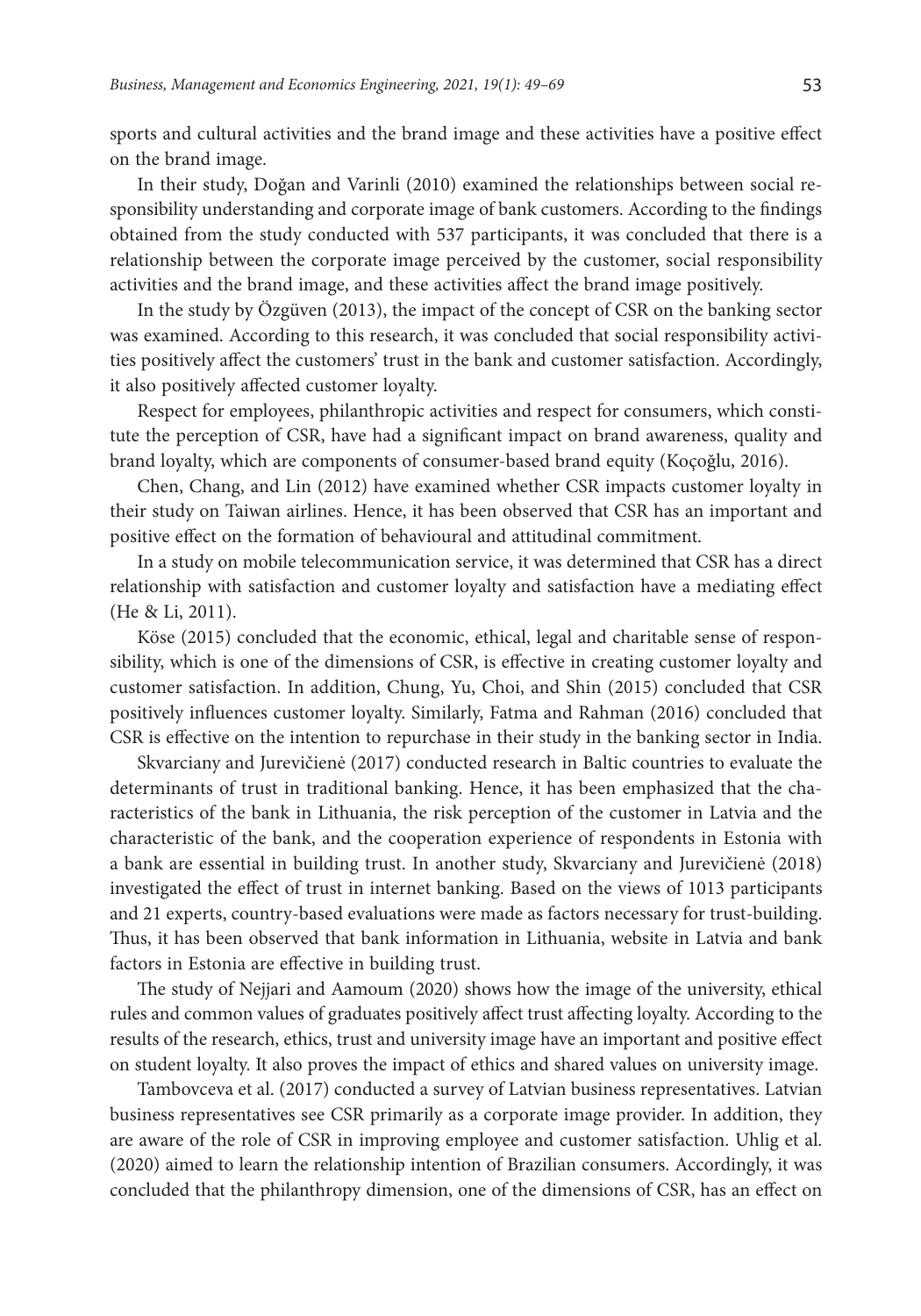the intention of dealing with socially responsible companies. Iglesias et al. (2018) examined the impact of CSR on customer loyalty, taking into account the roles of co-creation and customer trust. At the same time, the effect of co-creation on customer confidence has been explored. In this study conducted in Spain, it was determined that CSR affects customer loyalty both directly and indirectly through co-creation and customer trust. It was also concluded that co-creation has a direct impact on customer confidence. In line with the information obtained, as seen in Figure 1, hypotheses from  $H_1$  to  $H_3$  were formed as follows:

*H1: Corporate social responsibility positively affects customer loyalty.*

### **1.2. The mediating roles of customer trust and satisfaction**

## **1.2.1. The mediating role of customer trust in the corporate social responsibility-customer loyalty link**

In the study by Özgüven (2013), the impact of the concept of CSR on the banking sector was examined. According to this research, social responsibility activities positively affected the customers' trust toward the bank and customer satisfaction. In another study, it was determined that there was a significant and positive relationship between the perceived corporate social responsibilities of the customers and the corporate image, customer loyalty and customer trust (Saraçoğlu, 2013). On the other hand, Kim et al. (2008) examined brand equivalence within the scope of customer relations management through an application they performed on hospitals and put forward that 5 factors affect brand equivalence through successful customer relations. Thus: trust, customer satisfaction, relational loyalty, brand loyalty and brand awareness are the factors that help hospitals create brand equity and can be managed through customer relations. The findings also indicate that hospitals would be successful in obtaining an image and creating positive brand equity if they manage customer relations well (Kim et al., 2008). Uslu et al. (2020) found that the brand equity dimensions of hotel businesses have a mediator effect of trust on customer satisfaction. On the other hand, Diallo and Lambey-Checchin (2016) and Afridi et al. (2018) found the mediator effect of customer trust between CSR and customer loyalty in their study. Hence, we formed the following hypothesis:

*H2: Customer trust has a positive mediate effect on the relationship between corporate social responsibility and customer loyalty.*

## **1.2.2. The mediating role of customer satisfaction on the corporate social responsibilitycustomer loyalty link**

In the research conducted in the durable consumer goods sector by Eren and Eker (2012), they found that the corporate social responsibility activities that they have implemented in the companies significantly affect the brand image and perceived value. In addition, in this research, it was determined that the brand image has an impact on the perceived value, customer satisfaction and brand loyalty, and the perceived value has an effect on customer satisfaction. In addition, Hoeffler and Keller (2002) concluded that CSR phenomenon creates brand awareness, brand image, trust in the brand and loyalty to the brand.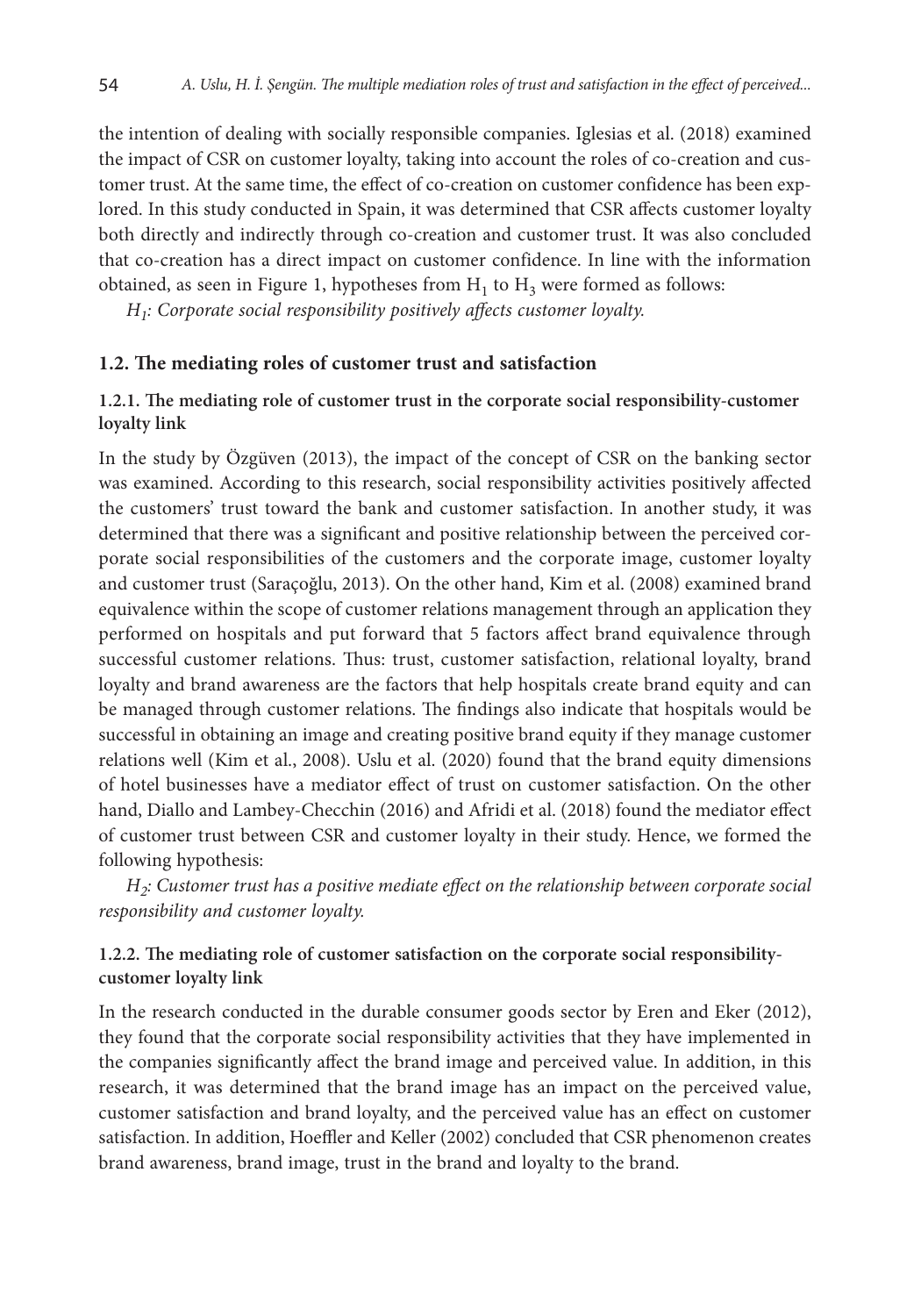There are studies in the literature that determine the mediating effect of customer satisfac-

tion between CSR and customer loyalty, though in a limited number (Isa, 2012; Rivera et al., 2019; Latif et al., 2020). Thus, we constructed the hypotheses:

*H3: Customer satisfaction positively mediate the relationship between corporate social responsibility and customer loyalty*

# **2. Method**

### **2.1. Research model**

It has been determined that customer satisfaction has a mediating effect between CSR and brand loyalty (Rivera et al., 2019). Afridi et al. (2018) found the mediator effect of customer trust between CSR and customer loyalty in their study. Are there multiple mediation effects of customer satisfaction and customer trust in the relationship between the Perception of CSR and Customer loyalty? Based on the research question, as can be seen in Figure 1, the research model was created, and the analysis was carried out. In the context of the hypotheses established in line with the literature in the research, the research model was created as in Figure 1 below to test the causal structures.

## **2.2. Purpose of the study and variables**

The purpose of this study is to investigate the effects of corporate social responsibility (CSR) perceptions of people with a certain wage or salary who are living in Diyarbakır on the banks they receive service on trust, satisfaction and loyalty. Furthermore, we aimed at determining the mediation role of relationship quality (trust and satisfaction) in the relationship between CSR and loyalty. The fact that the mediation role of both variables was examined by multiple mediation analysis is considered as a unique approach. In this framework, the study of Swaen



Figure 1. The research model (source: authors own elaboration)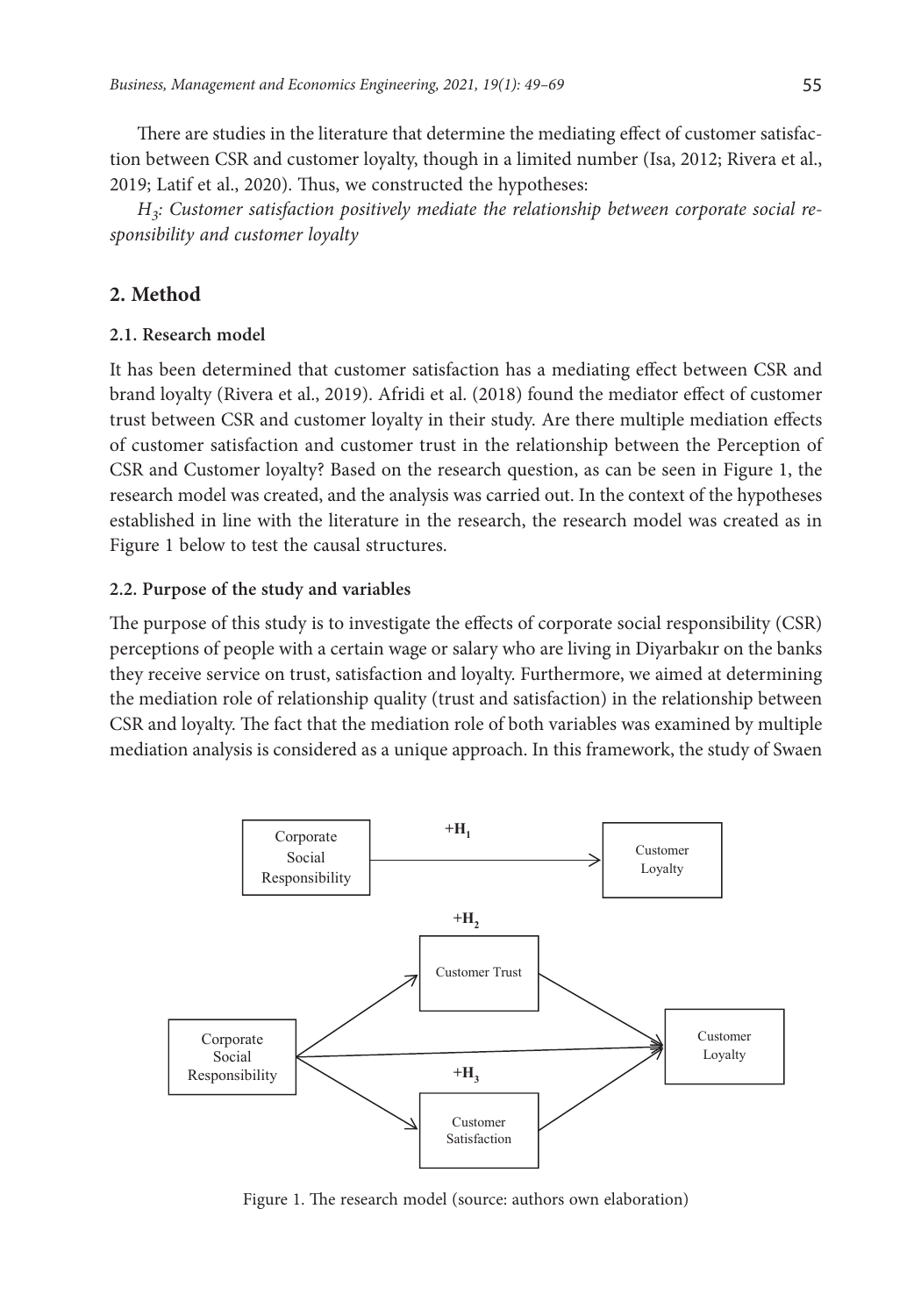and Chumpitaz (2008), which includes 18 expressions from the scales used in previous studies, was taken as a basis to measure CSR dimensions. Five expressions to measure the variable of trust and 3 expressions to measure customer satisfaction, which are the sub-dimensions of relationship quality, were developed using the Aydın and Özer (2005) study.

#### **2.3. Population and sampling**

The population of this study is the people having a certain wage or salary who are living in Diyarbakır. According to the 2019 census of the population by Turkey Statistical Institute (TSI), the province of Diyarbakir consists of 1,756,353 people. Sample size calculated for this population calls for at least 384 individuals (Cohen et al., 2017). In this respect, we assumed that the 400 questionnaires collected for our study have a sample size that can represent the population.

#### **2.4. Data collection and analysis**

In order to collect the research data, a questionnaire consisting of pre-prepared close-ended questions were used. The survey comprises three parts. In the first part, gender, age, marital status and monthly income questions were included in determining the demographic characteristics of the local people. In the second part, there are 3 questions asking for information about the bank from which the service is received. In the third part, there are 30 questions that measure the variables of the research (CSR, trust, satisfaction and loyalty). Respondents were asked to answer the questionnaire using the 7-point Likert scale (1 – Strongly Disagree, 2 – Disagree, 3 – Partially Disagree, 4 – Neither agree nor disagree, 5 – Partially Agree, 6 – Agree, 7 – Strongly Agree).

During the survey application period, a total of 500 questionnaires were distributed in October–December 2019 to be made to those who live in Diyarbakır and have a regular salary or wage regularly received from the bank. The surveys were applied to people visiting historical and touristic places such as Ulu Camii (Great Mosque), Diyarbakır Surları (city walls), On gözlü (ten eyed) bridge located in the city centre of Diyarbakır. The surveys were conducted by one of the authors and 3 interviewers (students) who knew the purpose of the research in this region, which is the city centre and one of the most crowded places in the city. The survey was carried out on the basis of voluntary participation according to the convenience sampling method. As a result, 420 were returned from 500 respondents, which means 84% of the distributed questionnaires. Twenty unusable questionnaires that were unusable and left blank were excluded from the study, and the remaining 400 questionnaires were evaluated.

In this study, it is aimed to investigate the trust, satisfaction and loyalty relationships of corporate social responsibility (CSR) perceptions of banks, where the participants receive a salary or other banking services (credit, credit card, etc.). PLS-SEM (partial least squares structural equation model) was used to determine the role of relationship quality (trust and satisfaction) in the relationship between CSR and loyalty. Validity, reliability and confirmatory factor analysis (CFA) were performed using the partial least squares measurement model. Then, in the structural model, all hypotheses of the research were tested by conducting path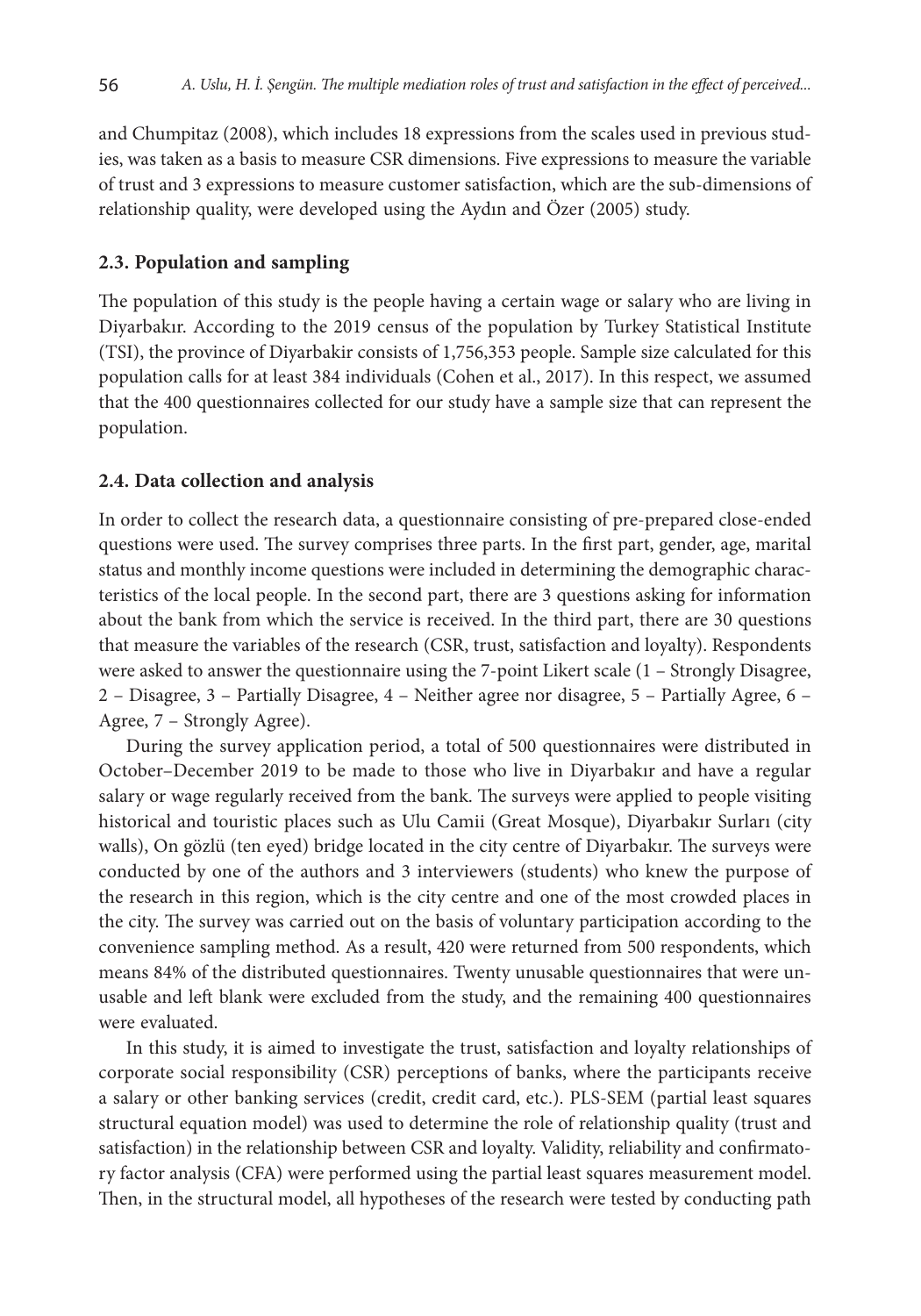analysis and mediation test. SPSS 22.0 and SmartPLS 3.3.2 statistical packages were used during the analysis of the data.

#### **2.5. The measurement model**

Prior to the estimation of the model, the scales' psychometric properties were tested for reliability, discriminant and convergent validity and also multicollinearity.

#### **2.5.1. Reliability, discriminant and convergent validity**

Before the research model was analyzed, the validity and reliability of the research variables were performed with the measurement model with the purpose of testing the validity and reliability of the measurement model. In this context, internal consistency reliability, convergent validity and discriminant validity were checked out. For internal consistency reliability, Cronbach's Alpha and Composite Reliability values were examined. In determining the convergent validity, factor loads, and average variance extracted values were used. Factor loads, CR values and Cronbach's Alpha  $(\alpha)$  coefficients are required to be over 0.70 while the average variance extracted value is expected to be over 0.50 (Fornell & Larcker, 1981; Bagozzi & Yi, 1988; Hair et al., 2017). Table 1 shows the results regarding internal consistency, reliability, convergent validity, and Cronbach's Alpha  $(\alpha)$  coefficients.

We have stated that Cronbach's Alpha  $(\alpha)$  coefficients and CR values should be greater than 0.70 to ensure reliability and internal consistency (Nunnally, 1978; Gefen et al., 2000). Cronbach's Alpha ( $\alpha$ ) coefficients of the variables used in the research were between 0.953 and 0.912, and CR values are between 0.962 and 0.943. It can then be stated that internal consistency reliability is provided. The rho\_A coefficients that show whether the expressions in the factors are reliable were found above 0.70 for all factors. The rho\_A coefficients have recently been reported in the literature to support the Cronbach's Alpha coefficient and are more reliable than the Cronbach's Alpha value (Henseler et al., 2016). It can be stated that due to factor loadings of all variables between 0.938 and 0.646 and AVE values between 0.865 and 0.558, convergent validity is provided.

Fornell and Larcker Criteria and HTMT (Heterotrait-Monotrait Ratios) criteria were used to determine the discriminant validity (Fornell & Larcker, 1981; Chin, 2010; Hair et al., 2014; Henseler et al., 2015). According to the Fornell and Larcker (1981) criteria presented in Table 2, the square root (bold values) of AVE values should be higher than the correlation values between the other structures in the study (Fornell & Larcker, 1981; Chin, 2010). The results presented in Table 2, according to Fornell and Larcker criteria show that the discriminant validity is provided. Another way to check discriminant validity is HTMT rates. If these rates are less than 0.90, it is considered acceptable (Gold et al., 2001; Henseler et al., 2015). As shown in Table 2, it is understood that the HTMT ratios obtained are below the threshold value of 0.90 and that the model provides the discriminant validity.

The goodness of fit values is not required when using PLS-SEM (Henseler, 2018). However, Henseler et al. (2014) suggested that the value of SRMR (Standardized Root Mean Square Residual) can be used to determine the model-data fit in PLS-SEM. The fact that the SRMR value is at a sufficient level such as 0.062 and that the SRMR <0.08 (Hu & Bentler, 1999) condition is met in the research shows that the model-data fit is sufficient. As a result,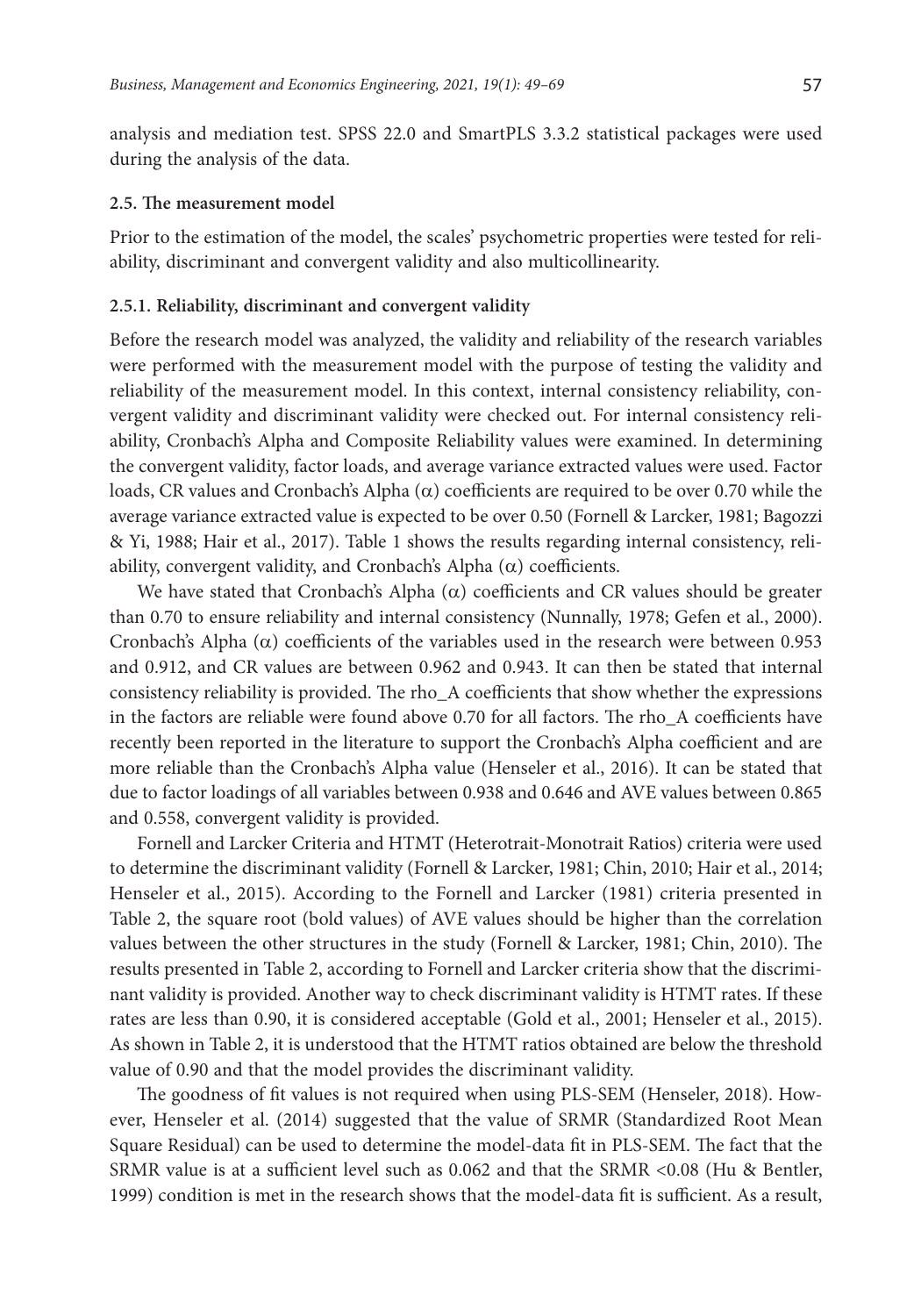| Ì                          |  |
|----------------------------|--|
|                            |  |
| $\sim$ $\sim$              |  |
| ì<br>l<br>ł<br>í           |  |
|                            |  |
| ۶                          |  |
|                            |  |
| .<br>t<br>į                |  |
| i                          |  |
|                            |  |
| l                          |  |
| י<br>י<br>i<br>ł<br>I<br>l |  |
| l                          |  |
| d<br>lah<br>l<br>i         |  |

| Table 1. Results of measurement model and reliability coefficients (source: authors own elaboration)       |                  |                    |                                            |                                                |         |                                  |                                                                   |
|------------------------------------------------------------------------------------------------------------|------------------|--------------------|--------------------------------------------|------------------------------------------------|---------|----------------------------------|-------------------------------------------------------------------|
| Pactors & Items                                                                                            | Code             | Loadings<br>Factor | T Statistics<br>STDEV)<br>$\sum_{i=1}^{n}$ | coefficients<br>Cronbach's<br>Alpha<br>$\odot$ | $rho_A$ | Composite<br>Reliability<br>(CR) | Extracted<br>Variance<br>Average<br>$\left( \mathrm{AVE} \right)$ |
| Corporate Social Responsibility                                                                            |                  |                    |                                            | 0.953                                          | 0.955   | 0.958                            | 0.558                                                             |
| The bank from which I receive service helps developing countries.                                          | <b>CSR1</b>      | 0.702              | 24.998                                     |                                                |         |                                  |                                                                   |
| The bank where I receive service supports social and cultural activities<br>in the regions.                | CSR <sub>2</sub> | 0.782              | 37.089                                     |                                                |         |                                  |                                                                   |
| The bank from which I receive services develops projects for poor<br>countries.                            | CSR3             | 0.763              | 32.875                                     |                                                |         |                                  |                                                                   |
| The bank that I receive service supports philanthropy.                                                     | CSR4             | 0.779              | 36.511                                     |                                                |         |                                  |                                                                   |
| The bank from which I receive service reduces the consumption of<br>natural resources.                     | CSR5             | 0.702              | 17.983                                     |                                                |         |                                  |                                                                   |
| The bank from which I receive service carries out environmentally<br>friendly production practices.        | CSR6             | 0.817              | 38.111                                     |                                                |         |                                  |                                                                   |
| The bank from which I receive service maintains an ecological balance<br>as much as possible.              | CSR7             | 0.804              | 37.159                                     |                                                |         |                                  |                                                                   |
| The bank from which I receive service protects consumer rights. (post-<br>loan services etc.).             | CSR8             | 0.747              | 31.990                                     |                                                |         |                                  |                                                                   |
| The bank from which I receive service treats consumers honestly.                                           | CSR9             | 0.764              | 34.515                                     |                                                |         |                                  |                                                                   |
| It gives consumers accurate information about the bank products that I<br>receive service from.            | CSR10            | 0.776              | 36.699                                     |                                                |         |                                  |                                                                   |
| The bank from which I receive service treats employees well, regardless<br>of gender, ethnicity or region. | CSR11            | 0.707              | 23.563                                     |                                                |         |                                  |                                                                   |
| The bank from which I receive service creates employment.                                                  | CSR12            | 0.715              | 24.461                                     |                                                |         |                                  |                                                                   |
| The bank from which I receive service acts in compliance with<br>applicable laws and laws.                 | CSR13            | 0.701              | 23.474                                     |                                                |         |                                  |                                                                   |
| The bank from which I receive service protects the rights of employees.                                    | CSR14            | 0.713              | 20.611                                     |                                                |         |                                  |                                                                   |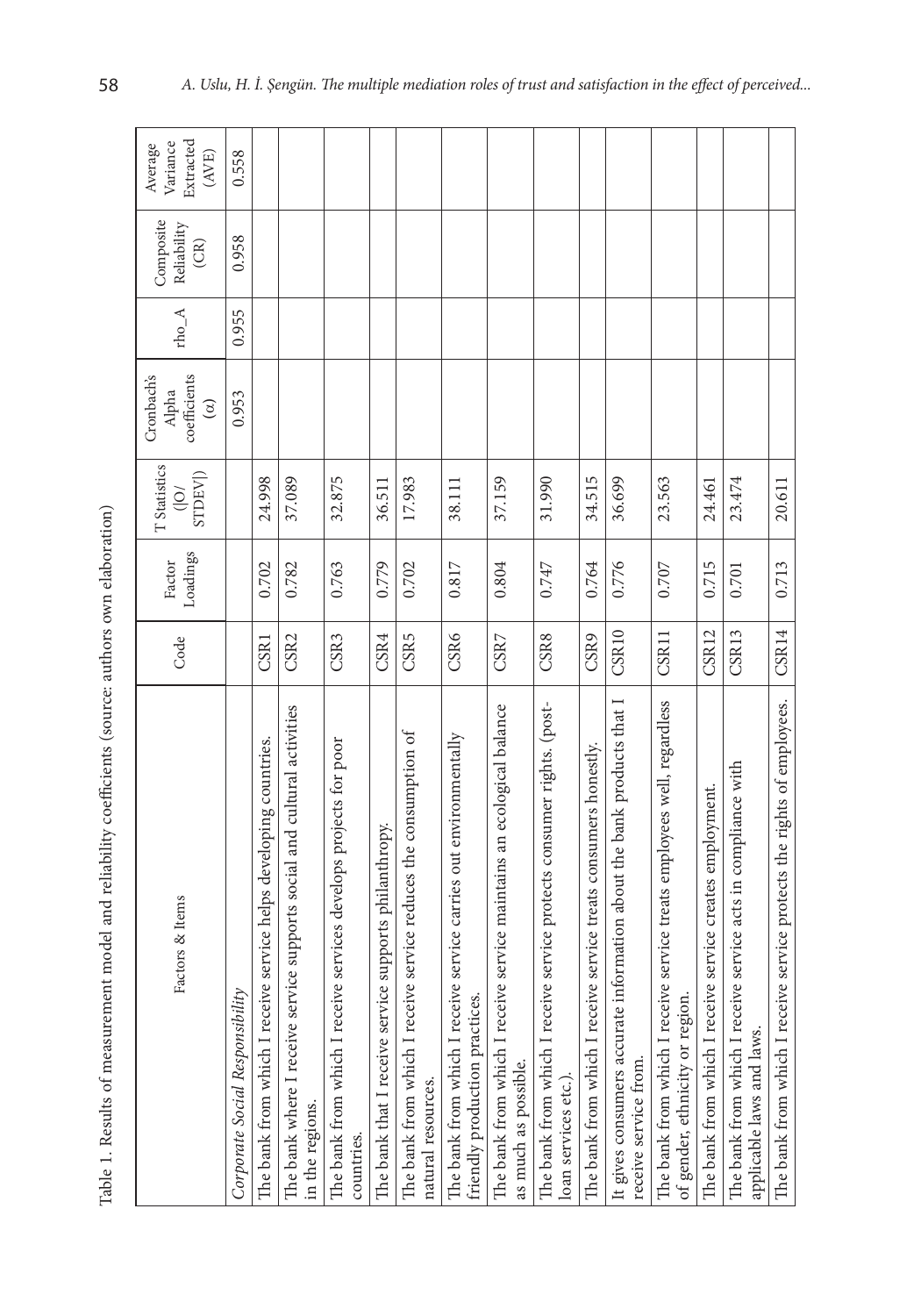| Factors & Items                                                                                         | Code              | Loadings<br>Factor | T Statistics<br>STDEV <sup>[</sup> ]<br>$\widetilde{O}$ | coefficients<br>Cronbach's<br>Alpha<br>$\circledcirc$ | $rho_A$ | Composite<br>Reliability<br>(CR) | Extracted<br>Variance<br>Average<br>$\left( \mathrm{AVE} \right)$ |
|---------------------------------------------------------------------------------------------------------|-------------------|--------------------|---------------------------------------------------------|-------------------------------------------------------|---------|----------------------------------|-------------------------------------------------------------------|
| The bank from which I receive service helps all employees who want to<br>receive more training.         | CSR15             | 0.792              | 38.048                                                  |                                                       |         |                                  |                                                                   |
| The bank from which I receive service guarantees the health and safety<br>of the employees.             | CSR <sub>16</sub> | 0.749              | 31.954                                                  |                                                       |         |                                  |                                                                   |
| The bank from which I receive service respects human rights in all<br>countries where it operates.      | CSR17             | 0.767              | 32.116                                                  |                                                       |         |                                  |                                                                   |
| The bank from which I receive service does not operate in countries<br>where human rights are violated. | CSR18             | 0.646              | 15.323                                                  |                                                       |         |                                  |                                                                   |
| Customer Trust                                                                                          |                   |                    |                                                         | 0.923                                                 | 0.927   | 0.943                            | 0.767                                                             |
| I trust the bank I receive service from.                                                                | TRU1              | 0.907              | 87.815                                                  |                                                       |         |                                  |                                                                   |
| I feel that I can rely on the bank to serve well.                                                       | TRU <sub>2</sub>  | 0.927              | 97.550                                                  |                                                       |         |                                  |                                                                   |
| the bank I receive service from.<br>I trust the payment system of                                       | TRU3              | 0.888              | 50.594                                                  |                                                       |         |                                  |                                                                   |
| the bank from which I receive service does<br>I believe that I can trust that<br>not try cheating me.   | TRU4              | 0.804              | 30.595                                                  |                                                       |         |                                  |                                                                   |
| This bank reliable because it is mainly concerned with the customer's<br>interests.                     | TRU5              | 0.848              | 50.489                                                  |                                                       |         |                                  |                                                                   |
| Customer Loyalty                                                                                        |                   | 0.920              | 62.070                                                  | 0.948                                                 | 0.949   | 0.962                            | 0.865                                                             |
| I will go on using this X bank                                                                          | LOY1              | 0.938              | 101.177                                                 |                                                       |         |                                  |                                                                   |
| If I received service from new bank, I would prefer this bank.                                          | LOY <sub>2</sub>  | 0.936              | 97.380                                                  |                                                       |         |                                  |                                                                   |
| I recommend this bank to people.                                                                        | LOY3              | 0.925              | 72.667                                                  |                                                       |         |                                  |                                                                   |
| I encourage friends who receive service from this bank.                                                 | LOY4              | 0.908              | 83.079                                                  |                                                       |         |                                  |                                                                   |
| Customer Satisfaction                                                                                   |                   | 0.928              | 105.378                                                 | 0.912                                                 | 0.914   | 0.945                            | 0.851                                                             |
| This X bank completely meets expectations from any other bank.                                          | SAT1              | 0.930              | 83.243                                                  |                                                       |         |                                  |                                                                   |
| I am satisfied with the X bank that I receive service from.                                             | SAT <sub>2</sub>  | 0.907              | 87.815                                                  |                                                       |         |                                  |                                                                   |
| This X bank meets my pre-purchase expectations.                                                         | SAT3              | 0.927              | 97.550                                                  |                                                       |         |                                  |                                                                   |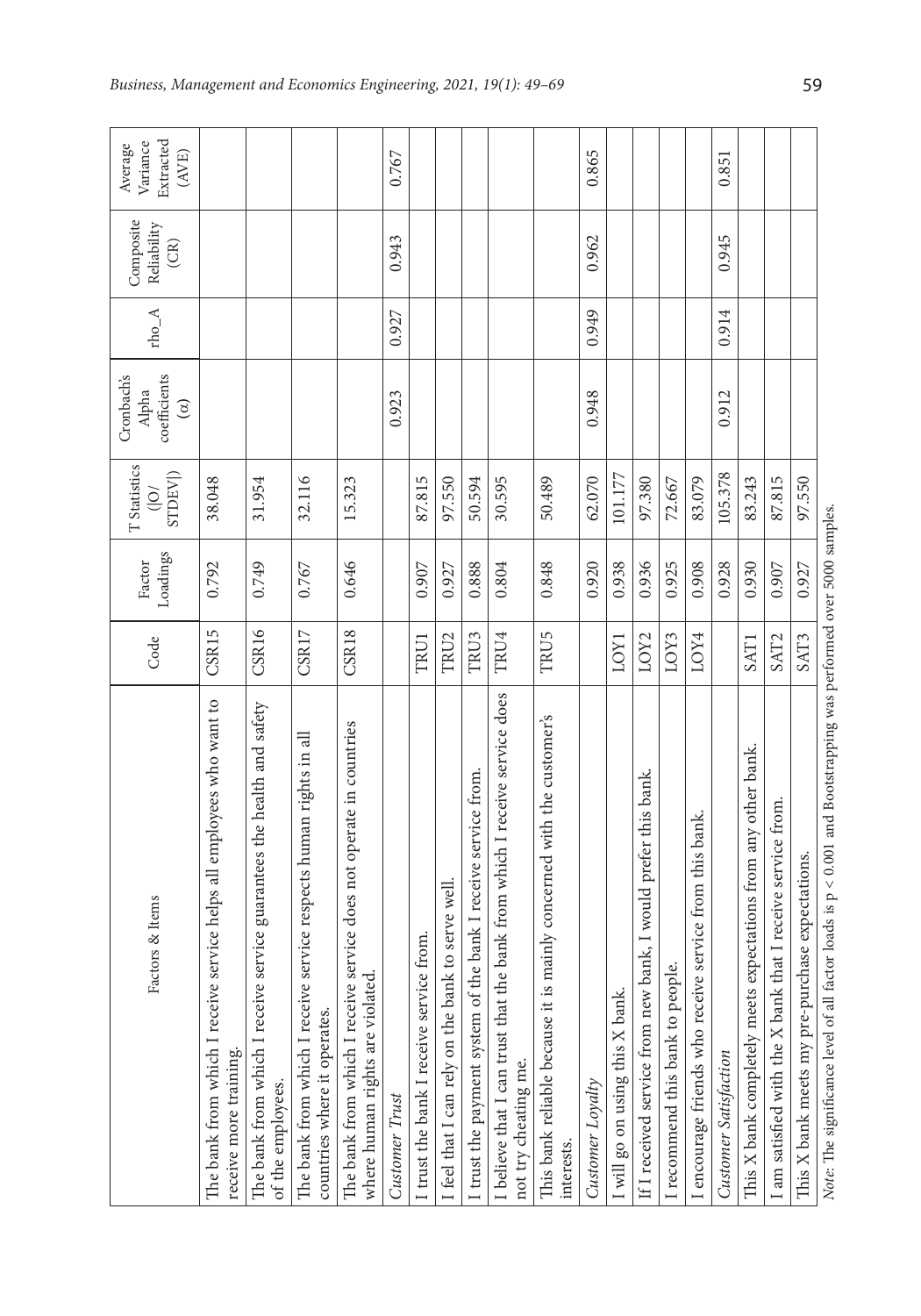| Variables                          |            | Fornell and Larcker Criterion |            |       |            |       | HTMT (Heterotrait-Monotrait<br>Ratios) |     | VIF  |
|------------------------------------|------------|-------------------------------|------------|-------|------------|-------|----------------------------------------|-----|------|
|                                    | <b>CSR</b> | LOY                           | <b>SAT</b> | TRU   | <b>CSR</b> | LOY   | <b>SAT</b>                             | TRU |      |
| Corporate Social<br>Responsibility | 0.747      |                               |            |       |            |       |                                        |     | 2.75 |
| Loyalty                            | 0.664      | 0.930                         |            |       | 0.693      |       |                                        |     | 4.35 |
| Satisfaction                       | 0.734      | 0.839                         | 0.922      |       | 0.783      | 0.900 |                                        |     | 3.14 |
| Trust                              | 0.777      | 0.750                         | 0.808      | 0.876 | 0.823      | 0.801 | 0.880                                  |     | 3.65 |

Table 2. Discriminant validity and VIF values (source: authors own elaboration)

*Note:* Diagonal elements (bold) are the square root of variance shared between the constructs and their measures (AVE). RMStheta: 0.149; SRMR:0.062; NFI:0.794.

the validity, reliability and structural validity of the model are met. After all these values obtained for the model show that the model is well-fit, the hypotheses established based on the model can be tested.

## **2.5.2. Multicollinearity**

An indicator's information can become redundant due to high levels of multicollinearity. The variance inflation factor (VIF) is identified in the literature as a good indicator to determine whether there is multicollinearity (Kock, 2015). When the variance inflation factor (VIF) values are less than 5, the multicollinearity problem is not expected (Hair et al., 2014). The variance inflation factor (VIF) values in Table 2 that it is much lower than 5 points out that there is no multicollinearity problem for the research.

## **3. Findings**

This part of the study includes the demographic characteristics of the local population, descriptive statistics, correlation coefficients and testing the hypotheses formed by the structural equation model.

## **3.1. Demographic characteristics of the local population**

It is determined that 65.3% (261 people) of the respondents were male and 34.8% (139 people) were female; 57.5% (230 people) of the respondents married and 42.5% (170 people) single. It is seen that more than half of the respondents  $(51.7% = 207$  people) are in the age range of 25–34, and 27.0% (108 people) in the age range of 35–44. Monthly income levels range from 3501–4500 TL for 42.5% (170 people), and 4501–5500 TL for 38.5% (154 people). The local people responding to the research are mostly male, married, middle-aged young people with a monthly income between 3500 TL and 5500 TL (Table 3).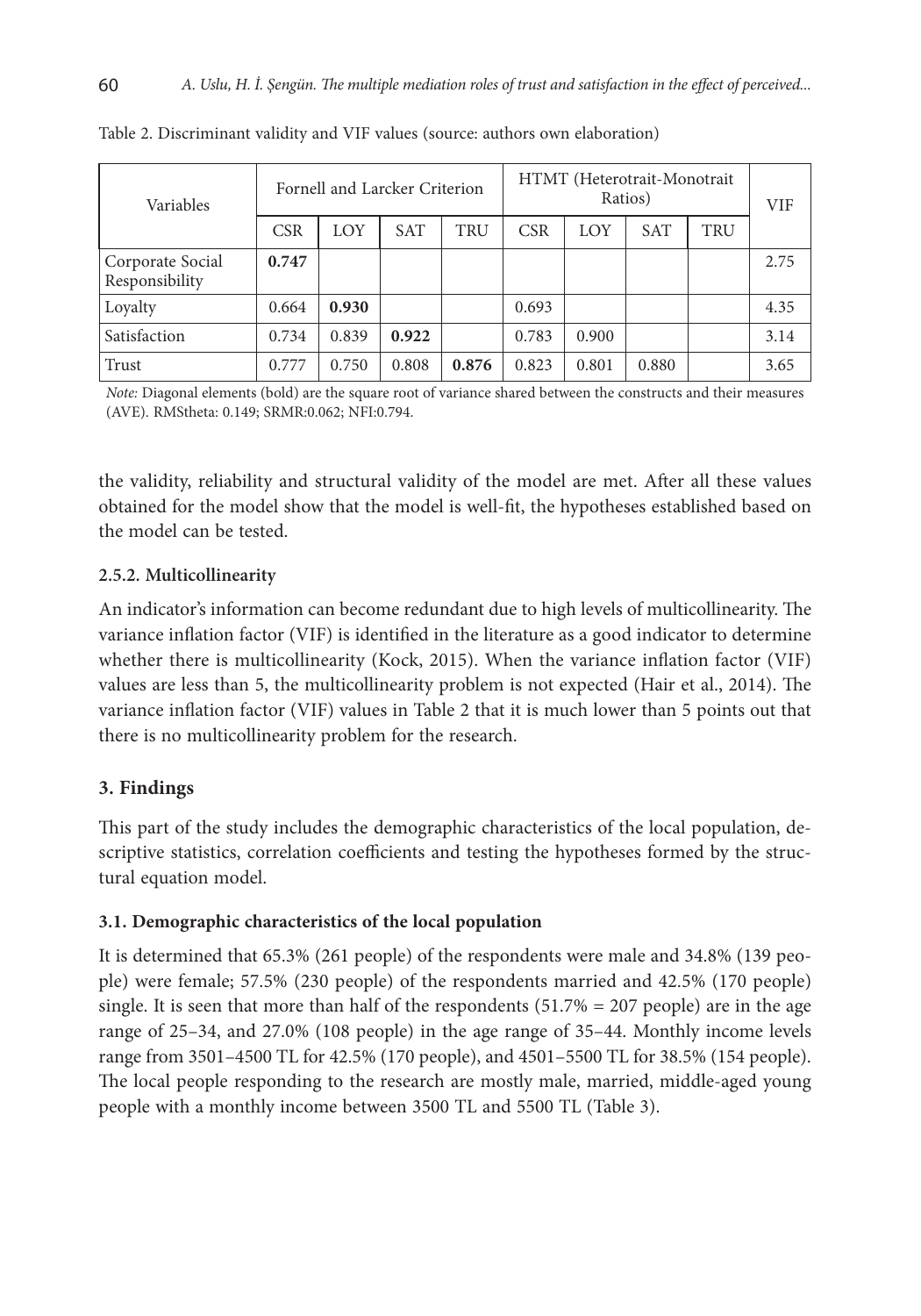| Gender       | f   | $\frac{0}{0}$ | Marital status   | f              | $\%$ |
|--------------|-----|---------------|------------------|----------------|------|
| Male         | 261 | 65.3          | Married          | 230            | 57.5 |
| Female       | 139 | 34.8          | Single           | 170            | 42.5 |
| Age          | f   | $\%$          | Monthly income   | f              | $\%$ |
| $18 - 24$    | 27  | 6.8           | 3501-4500 TL     | 170            | 42.5 |
| $25 - 34$    | 207 | 51.7          | $4501 - 5500$ TL | 154            | 38.5 |
| $35 - 44$    | 108 | 27.0          | 5501-6500 TL     | 57             | 14.2 |
| $45 - 54$    | 44  | 11.0          | 6501-7500 TL     | 15             | 3.8  |
| $55 - 64$    | 14  | 3.5           | 7501-8500 TL     | $\overline{4}$ | 1.0  |
| 65 and older | 27  | 6.8           | Total            | 400            | 100  |

Table 3. Demographic characteristics of local people  $(n = 400)$  (source: authors own elaboration)

# **3.2. Descriptives and correlation coefficients**

When Table 4 is examined, it is seen that the variable with the highest arithmetic average  $\bar{x}$  = 4.35 according to the perceptions of local people about banking services is the variable of trust. Loyalty was found to have an arithmetic mean of  $\bar{x}$  = 4.28. It is seen that the lowest arithmetic average is the perceived corporate social responsibility dimension with  $\bar{x}$  = 3.96. It can be stated that the respondents generally agreed with low arithmetic mean for the scale questions. The correlation coefficients were found to be between  $\pm 0.3$  and  $\pm 0.9$  values (Raykov & Marcoulides, 2006). This shows that there are significant and positive relationships between variables.

Table 4. Means, standard deviations and correlation coefficients (source: authors own elaboration)

|              | Mean | Standard<br>deviation | <b>CSR</b> | Satisfaction | Loyalty  | Trust |
|--------------|------|-----------------------|------------|--------------|----------|-------|
| <b>CSR</b>   | 3.96 | 1.21                  |            |              |          |       |
| Satisfaction | 4.21 | 1.58                  | $.731**$   |              |          |       |
| Loyalty      | 4.28 | 1.70                  | $.660**$   | $.840**$     |          |       |
| Trust        | 4.35 | 1.52                  | $.773**$   | $.808**$     | $.749**$ |       |

*Note:*  $**p < 0.01$ ,  $n = 400$ .

# **3.3. Testing the research model and results**

Partial least-squares path analysis (PLS-SEM) was used to analyze the structural equation model. For the research model, the PLS algorithm was used in calculating linearity, path coefficients and  $\mathbb{R}^2$ . In the calculation of t-values used to evaluate the significance of the PLS path coefficients, 5000 subsamples (resamples) were taken from the sample and bootstrapping analysis was performed.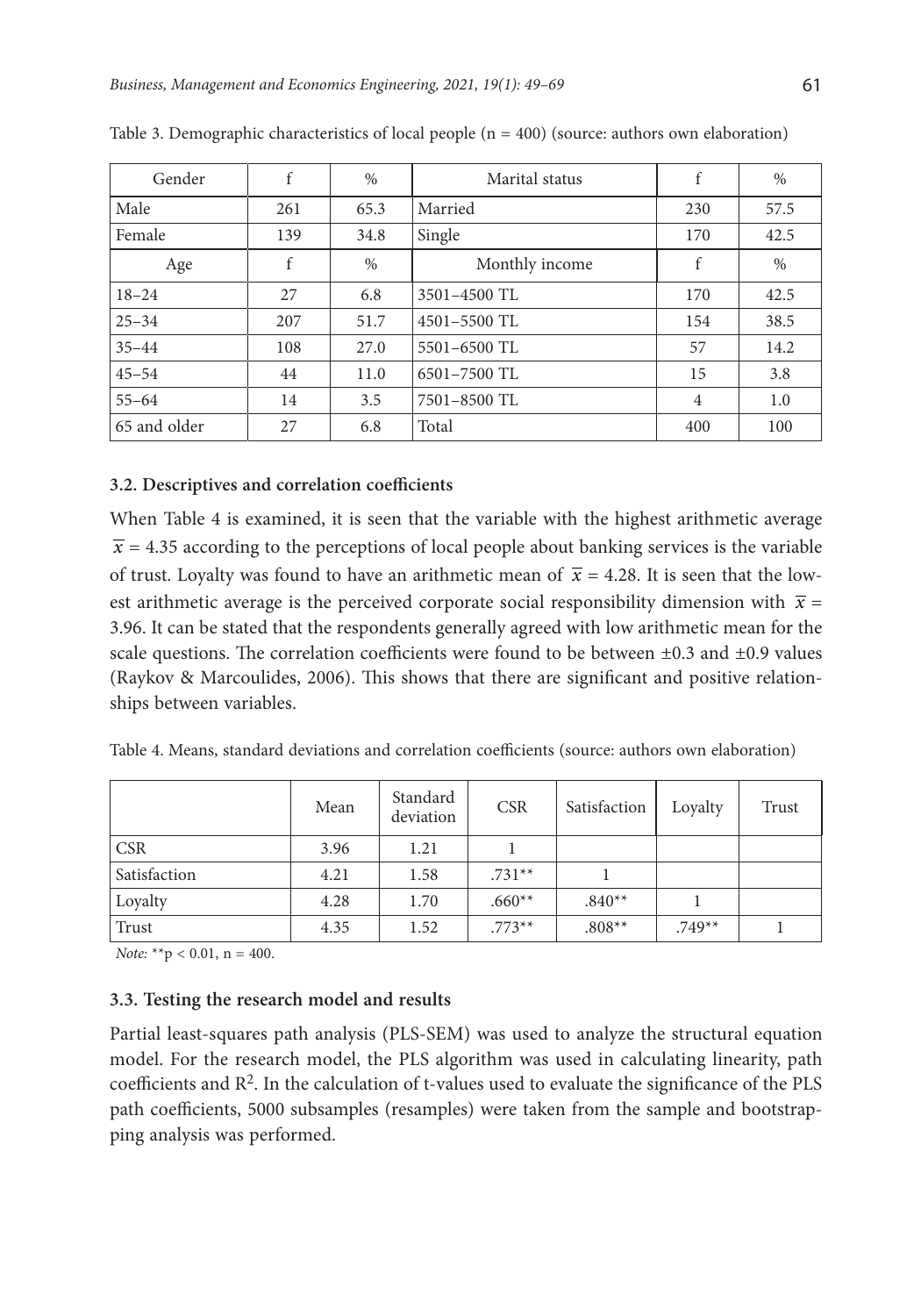| Relationships         | Model A                      | Support | Model B                      | Support        |
|-----------------------|------------------------------|---------|------------------------------|----------------|
|                       | $R^2$ <sub>LOY</sub> = 0.443 |         | $R^2$ <sub>LOY</sub> = 0.719 |                |
|                       |                              |         | $R^2$ <sub>TRU</sub> = 0.604 |                |
|                       |                              |         | $R^2$ <sub>SAT</sub> = 0.539 |                |
| $CSR \rightarrow LOY$ | $0.664***$ (23.681)          | Yes     | $0.027^{\text{ns}}(0.560)$   | N <sub>0</sub> |
| $CSR \rightarrow TRU$ |                              |         | $0.777***$ (38.249)          | Yes            |
| TRU→LOY               |                              |         | $0.193**$ (2.915)            | <b>Yes</b>     |
| $CSR \rightarrow SAT$ |                              |         | $0.734$ *** $(30.517)$       | <b>Yes</b>     |
| $SAT \rightarrow LOY$ |                              |         | $0.664***(12.252)$           | Yes            |

Table 5. Structural model results (source: authors own elaboration)

*Note*: CSR – Corporate Social Responsibility; TRU – Customer Trust; LOY – Customer Loyalty; SAT – Customer Satisfaction; t values in parantheses \*\*\*  $p < 0.001$ , \*\* $p < 0.01$ ; ns – not significant.

The results of the structural equation model formed to test the research hypotheses are shown in Figure 2 and Table 5. This model shows whether established relationships are supported by the model. Table 5 also shows the explained variance (explained variance)  $(R<sup>2</sup>)$  values, path coefficients and t-values obtained by bootstrapping method for endogenous variables.

#### a) Model of total effect



b ) Model with Multiple Mediation



Figure 2. Structural model and a multiple mediation model results (source: authors own elaboration)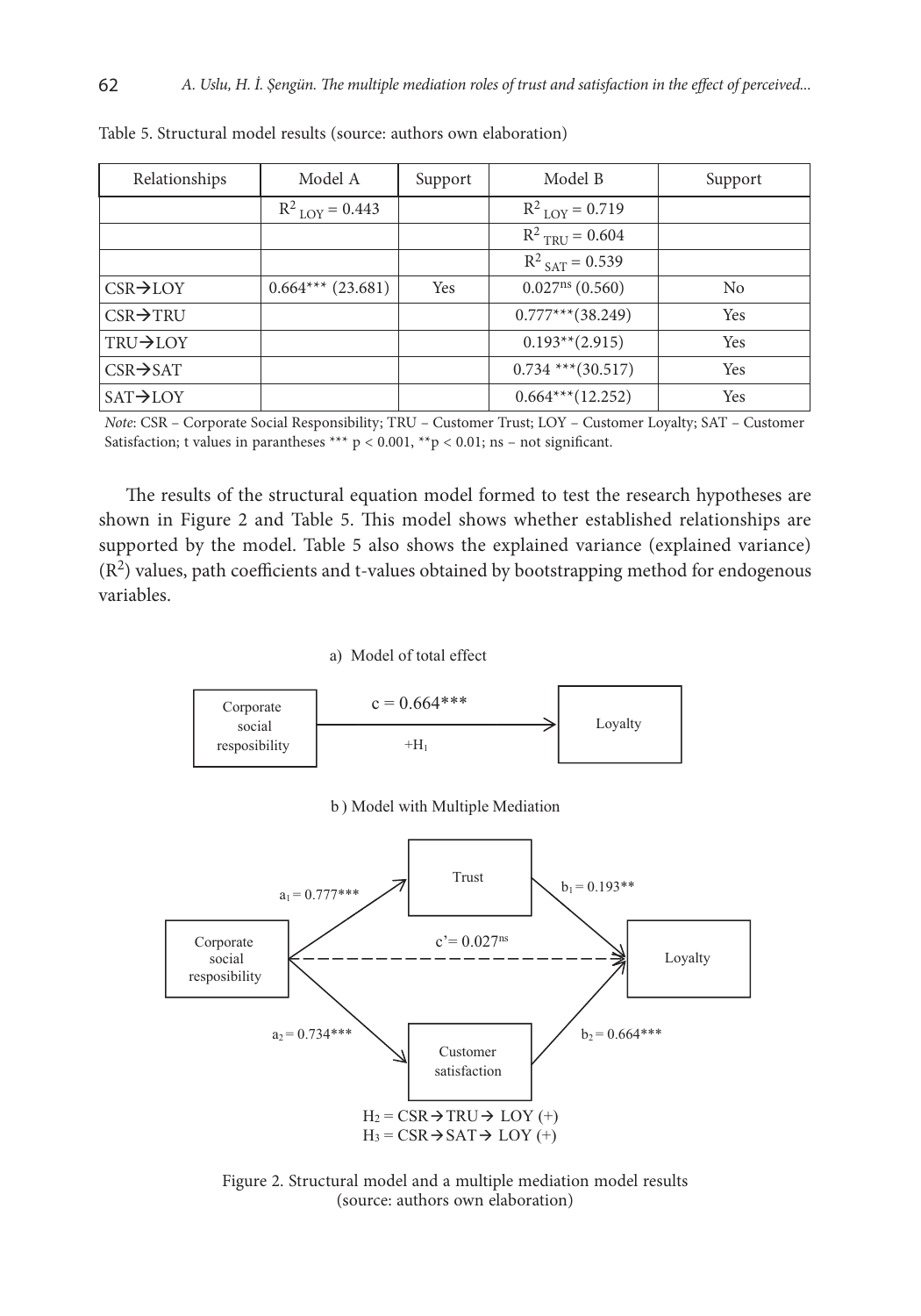Table 5 includes the direct paths for both models A and B. Model A solely comprises the corporate social responsibility-customer loyalty direct link. When Figure 2 and Table 5 are examined, it was determined that perceived corporate social responsibility according to model A affects customer loyalty ( $\beta = 0.666$ ; t-value = 23.681; p < 0.001). However, according to Model B, it was determined that customers' perceived corporate social responsibility of banks do not affect customer loyalty (β = 0.027; t-value = 0.560; p > 0.575) along with the mediation effects of customer trust and satisfaction.  $H_1$  hypothesis for this purpose is supported. H<sub>1</sub> hypothesis was supported because the p-value of the standardized ( $\beta$ ) coefficient between perceived corporate social responsibility and customer loyalty, according to Model A is less than 0.05. On the other hand, considering the  $R<sup>2</sup>$  value of Model A, it was found that the perceived corporate social responsibility explained customer loyalty at a moderate level of 44% (Henseler et al., 2014). When the  $R^2$  values are examined according to Model B, it is determined that perceived corporate social responsibility explains customer loyalty by 72%, customer satisfaction by 54% and customer trust by 60% (Henseler et al., 2014).

#### **3.4. Multiple mediation analysis**

In the model built with PLS, besides the PLS-SEM method, the mediator effect between variables can also be tested. Recently, the bootstrapping method has been used in PLS, which suggests that it provides more reliable results than the classical mediation method of Baron and Kenny (1986) in mediation variable analysis (Hayes, 2018). Therefore, in this study, as shown in Table 6, bootstrapping method (Williams & MacKinnon, 2008) and VAF values (Nitzl et al., 2016) were used to test the mediation hypotheses (H<sub>2</sub> and H<sub>3</sub>).

Chin (2010) suggests a two-step procedure for assessing indirect effects on PLS. The first step deals with using the specific model in question, including both direct and indirect paths, performing N-bootstrap resampling and finally multiplying the direct paths that make up the indirect path under evaluation. The second step is the estimation of significance and the size of the indirect effects in relation to the total effect, through the assessment of the variance accounted for (VAF). In this case, it is possible to determine to what extent the variance of the dependent variable can be indirectly explained through mediator variables. As seen in Figure 2, (a) is the path value between the independent variable and the mediator variable, while (b) is the path value between the mediator variable and the dependent variable. In the calculation of VAF, the formulae of VAF =  $a \times b / (a \times b + c)$  is used (Nitzl et al., 2016). On the other hand, c value is the value of the path coefficient between perceived corporate social responsibility and customer loyalty. In single-step multiple mediator models, c value can be calculated using the formulae of  $c = c' + a_1b_1 + a_2b_2$  (VanderWeele & Vansteelandt, 2014). If VAF values are below 20%, there is a zero mediator effect (there is no mediation), whereas 20% to 80% of the VAF value means partial, and more than 80% means the full mediator effect (Hair et al., 2017).

When the VAF values in Table 6 are examined, it is determined that the calculated VAF value is 19% and there is no mediating effect between perceived corporate social responsibility and customer loyalty to determine the mediator effect of trust. Therefore, the  $H<sub>2</sub>$  hypothesis was not supported. On the other hand, when the VAF value calculated to determine the mediating effect of customer satisfaction between perceived corporate social responsibility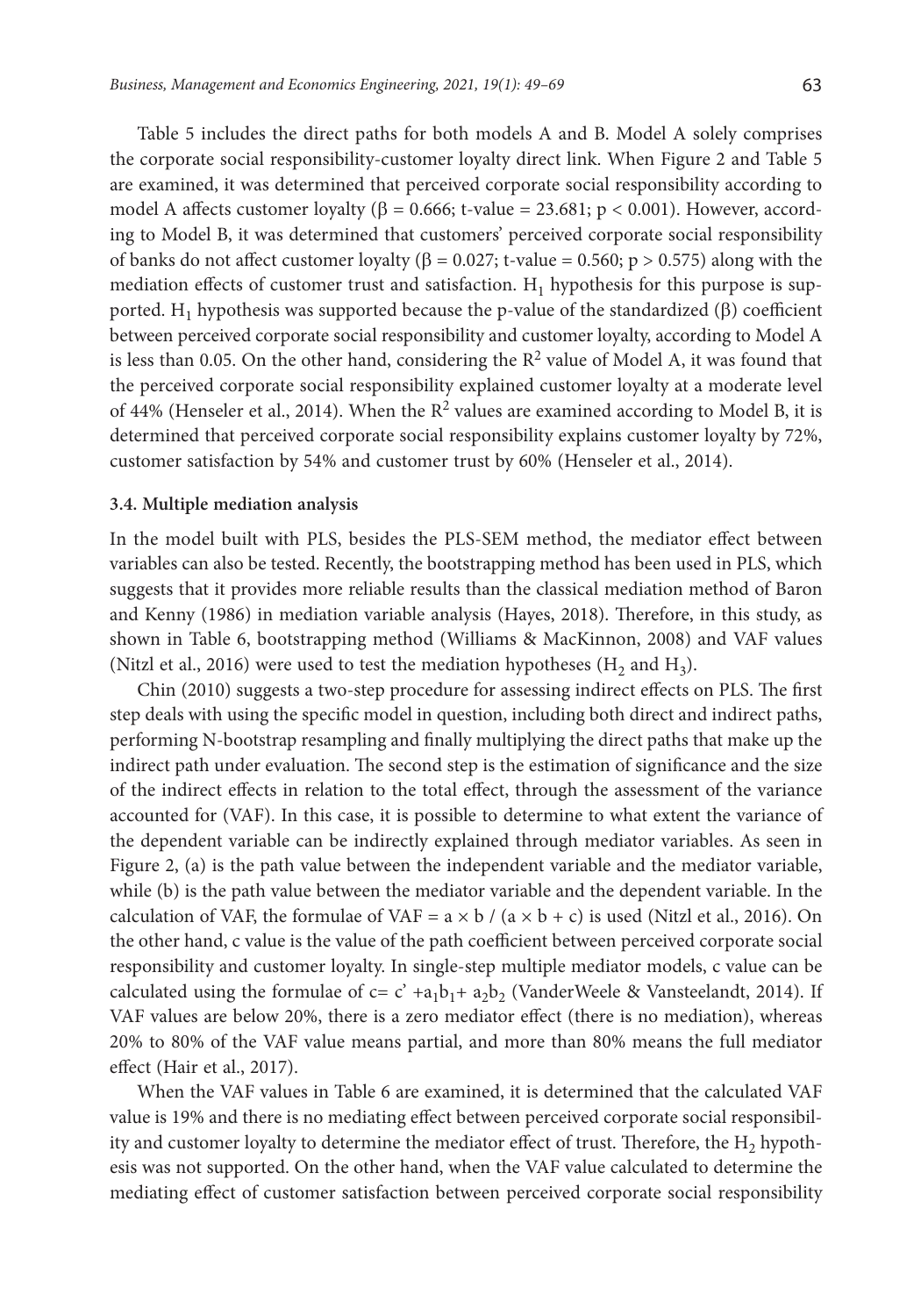| Total effect of CSR<br>on Loyalty |         |           | Direct effect of CSR on<br>Loyalty |         |                                | Indirect effects of CSR on Loyalty |       |                      |        |
|-----------------------------------|---------|-----------|------------------------------------|---------|--------------------------------|------------------------------------|-------|----------------------|--------|
| Coefficient                       | t-value |           | Coefficient                        | t-value |                                | Point<br>estimate                  |       | Percentile<br>95% CI | VAF    |
|                                   |         |           |                                    |         |                                |                                    | Lower | Upper                |        |
| $0.664***$                        | 23.681  | $H_1 = c$ | 0.027ns                            | 0.560   | $Total =$<br>$a_1b_1 + a_2b_2$ | 0.637                              | 0.452 | 0.825                | 60.73% |
|                                   |         |           |                                    |         | $H_2 = b_1 c_1$                | 0.150                              | 0.048 | 0.250                | 18.42% |
|                                   |         |           |                                    |         | $H_3 = b_2c_2$                 | 0.487                              | 0.404 | 0.575                | 42.31% |

Table 6. Results of mediating effect tests (source: authors own elaboration)

and customer loyalty was determined, it was determined that it was calculated as 42% and partial mediation effect was supported that means the  $H_3$  hypothesis was also supported. Considering VAF is over 60% measuring the total effect of both customer satisfaction and trust together points out the joint indirect effect of SAT and TRU partial mediate the influence of CSR on LOY link.

#### **Discussion and conclusions**

CSR finds a significant place on the agenda of all companies that aim to prioritize community interests. The trio of price-quality-presentation that determines the customer value in the banking sector, which is mentioned more frequently with its increasing business volumes and the harsh competition conditions among themselves, is homogenized similar to other sectors. Therefore, the factor that brings a bank to the forefront in the eyes of the customer is its capacity to show itself in CSR activities.

Banks can ensure customer loyalty with CSR, but if it is determined which other variables are effective in the formation of this loyalty, customer loyalty will be achieved more easily. As a matter of fact, it is assumed that the variables of customer trust and satisfaction, which are considered effective in the formation of this loyalty, will have mediating effects. Thus, the purpose of this research has been to investigate the relationship between customer loyalty and customer loyalty of banks benefiting from banking services, and the mediating role of customer trust and satisfaction in this relationship. It is expected that this study makes an important contribution to the literature in terms of the city where the research was conducted and the variables it deals with. As a matter of fact, the meaningful results obtained in the study provide important clues for professionals in the banking sector.

The results of this research revealed that perceived corporate social responsibility has effects on customer loyalty. Studies by Chen et al. (2012), Özgüven (2013), Köse (2015), Chung et al. (2015), Fatma and Rahman (2016), Gültekin (2018) have similar results. In addition, this research determined that customer satisfaction has mediating role between perceived CSR and customer loyalty. It is seen that this result shows parallel results with the study conducted by Isa (2012), Rivera et al. (2019), Latif et al. (2020).

Consequently, the better the CSR perceived by customers regarding banking services, the better the satisfaction towards the bank is. Perceived CSR is associated with customer loyalty.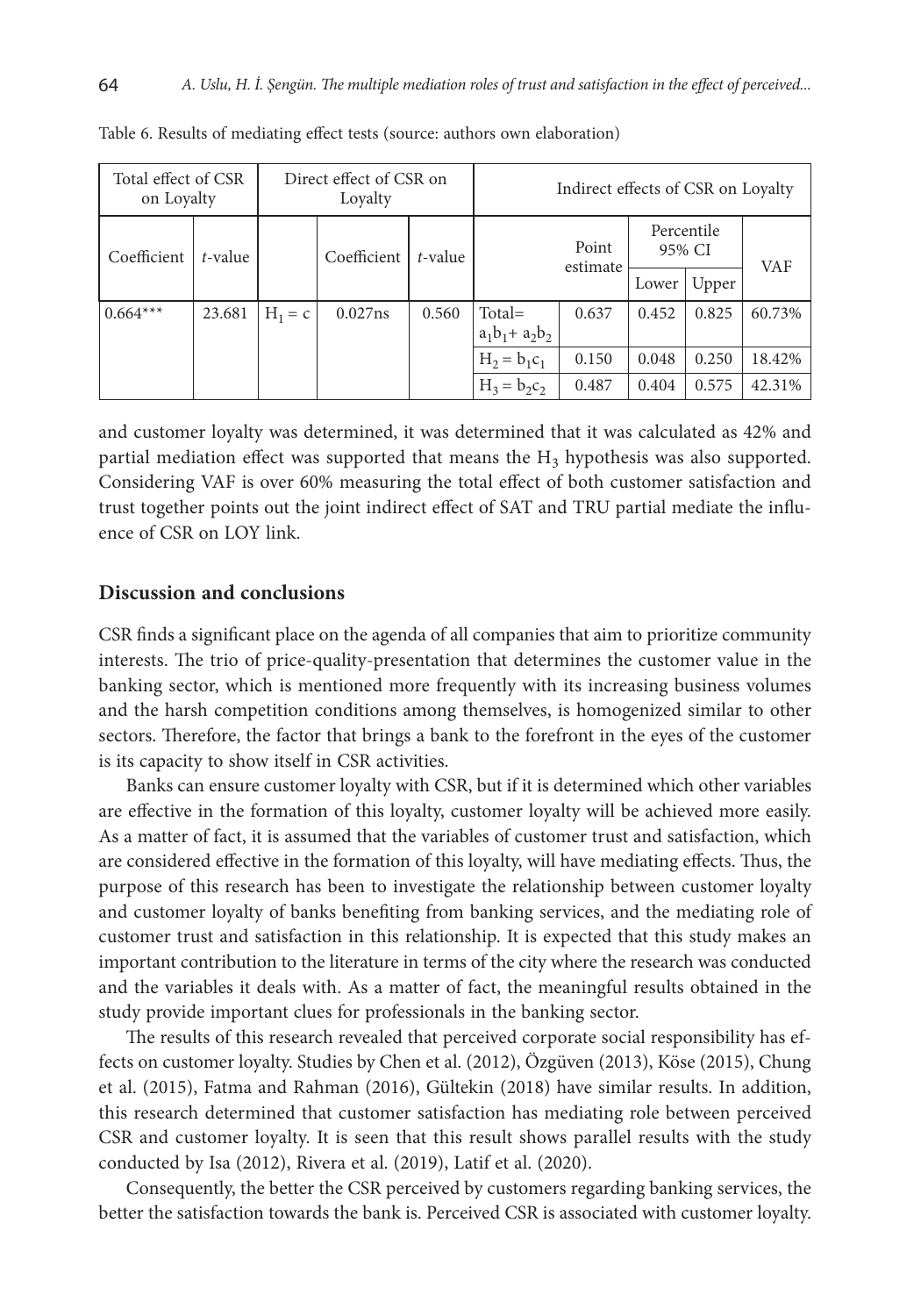With this study, it is revealed that the bank loyalty of customers is due to perceived CSR and if the customers are satisfied with banks, the loyalty of the bank increases.

According to another important result obtained in the study, it was determined that customer trust does not play a mediating role between customers' CSR perceptions and customer loyalty. This result does not match the results obtained in the studies of Diallo and Lambey-Checchin (2016) and Afridi et al. (2018).

It was assumed that customer trust and customer satisfaction would have a mediator effect on customer loyalty. Likewise, the effect of trust and satisfaction on loyalty is known. As a matter of fact, Nejjari and Aamoum (2020) study show that ethics, trust and university image have a significant and positive effect on student loyalty. Also, Iglesias et al. (2018) show that CSR affects customer loyalty both directly and indirectly through co-creation and customer trust in a study examining the effect of CSR on customer loyalty by considering the roles of co-creation and customer trust. In these studies, strong links between trust and loyalty were examined, and determinations were made based on clear findings. However, when looking at the literature, no study has been found that the relationship between CSR and customer loyalty would affect customer trust and customer satisfaction together. In this respect, the study has made an important contribution to the literature.

Banks must provide enlightening information in determining customer-oriented policies. Similarly, banks should explain themselves well to customers regarding CSR. Indeed, it is very well known that CSR practices are essential for the client both in this research and in the literature. In this way, it is possible to establish trust and loyalty-based relationship.

In order for loyalty to occur, a sense of satisfaction must develop. This will enable potential or real customers to become loyal customers. In addition, trust and satisfaction together create a mediating effect in the building of loyalty and its relationship with CSR, revealing that being a reliable business and a satisfactory role is a determinant. Likewise, in today's world, where trust in CSR activities has been shaken to a great extent, it will be important to build trust by focusing on policies that prioritize CSR's philanthropy dimension.

Nowadays, while purchasing a product of a company, consumers with a sense of responsibility make their choices by considering criteria such as the quality and price of the product, as well as how effective the company is in social issues. This is one of the most important factors that push businesses to corporate social responsibility efforts. Businesses that can effectively implement corporate social responsibility practices are generally perceived more positively by their consumers. It is necessary to motivate the customers to ensure that their loyalty to the bank is based on CSR practices. In fact, sharing the gains with society prevent economic crises globally. In this way, the trust of the customers toward the bank is ensured, and even conflicts between classes are prevented. Customers would respect the bank, and the bank would see customers as a "value" rather than a "customer" aspect.

### **Theoretical and managerial ımplications and limitations**

The theoretical contribution requires specific kinds of research findings that can present novel insights into a phenomenon that is deemed important for improving CSR on banking industries. Our study offers an original insight based on the empirical data on the perception of CSR,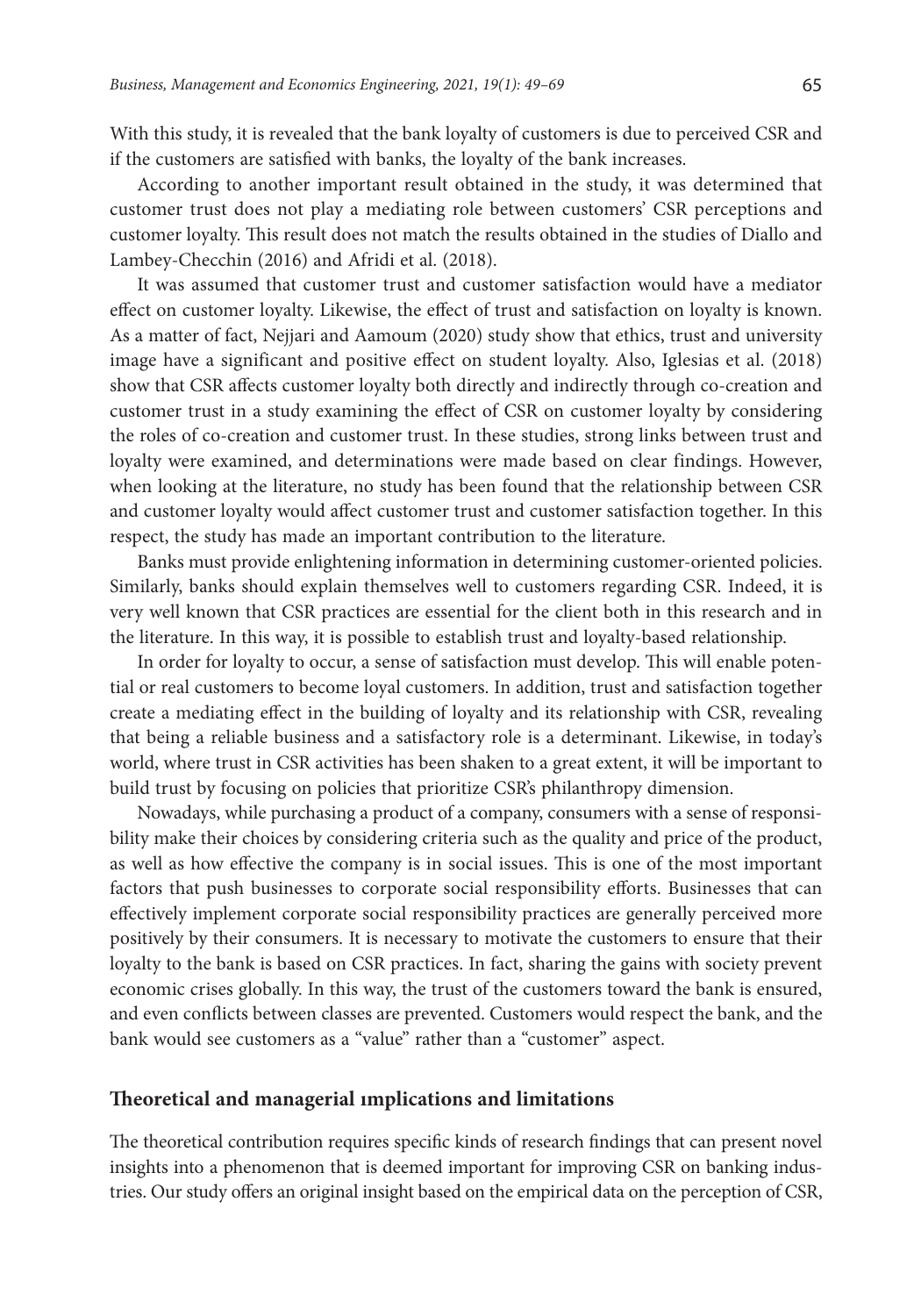customer satisfaction, customer trust and customer loyalty, as well as various contributions to professionals and researchers. It thereby contributes by determining between the perception of CSR and customer loyalty with multiple mediating roles of customer satisfaction and customer trust. Hence, this study expanded research on customer relationship by examining how CSR, customer satisfaction and customer trust determine the customer loyalty of the banking sector. Moreover, this study identifies how large banking organizations control their perception of CSR, customer satisfaction and customer trust in achieving customer loyalty.

In addition to its theoretical contributions, this research has important implications for professionals. First, if professionals want to increase customer loyalty derived from their CSR activities, they need to link with customers. The results of our study build on this literature by suggesting that managers should embrace CSR to increase customer trust and customer satisfaction into enhanced customer loyalty.

The research has some constraints. The main constraint of the research is that the data collected from the local people is of only the city of Diyarbakır, and the results of the research cannot be generalized. In future studies, it is evaluated that people from different cities should also be involved so that comparisons can be made, and the research model can be enriched with variables such as perceived quality and price. On the other hand, it can be considered that this study, which is generally carried out for the banking sector, should be done separately for public, private and participation banks customers. At the same time, more holistic results can be obtained by conducting in-depth research with qualitative research methods.

#### **Author contributions**

Dr. Abdullah USLU 50%: conceptualization, methodology, data analysis. Dr. Halil İbrahim ŞENGÜN 50%: conceptualization, data collection, literature review.

### **References**

- Afridi, S., Gül, S., Haider, M., & Batool, S. (2018). Mediating effect of customers' trust between the association of corporate social responsibility and customers' loyalty. *Pakistan Journal of Commerce and Social Sciences*, *12*(1), 214–228.
- Amrutha, V. N., & Geetha, S. N. (2020). A systematic review on green human resource management: Implications for social sustainability. *Journal of Cleaner Production*, *247*, 119131. <https://doi.org/10.1016/j.jclepro.2019.119131>
- Aydın, S., & Özer, G. (2005). National customer satisfaction indices: An implementation in the Turkish mobile telephone market. *Marketing Intelligence and Planning*, *23*(5), 486–504. <https://doi.org/10.1108/02634500510612654>
- Bagozzi, R. P., & Yi, Y. (1988). On the evaluation of structural equation models. *[Journal of the Academy](https://link.springer.com/journal/11747)  [of Marketing Science](https://link.springer.com/journal/11747)*, *16*, 74–94.<https://doi.org/10.1007/BF02723327>
- Baron, R. M., & Kenny, D. A. (1986). The moderator–mediator variable distinction in social psychological research: Conceptual, strategic, and statistical considerations. *Journal of Personality and Social Psychology*, *51*(6), 1173–1182. <https://doi.org/10.1037/0022-3514.51.6.1173>
- Brammer, S. J., & Pavelin, S. (2006). Corporate reputation and social performance: The importance of fit. *Journal of Management Studies*, *43*(3), 435–455. <https://doi.org/10.1111/j.1467-6486.2006.00597.x>
- Carroll, A. B. (1979). A three-dimensional conceptual model of corporate performance. *Academy of Management Review*, *4*(4), 497–505. <https://doi.org/10.5465/amr.1979.4498296>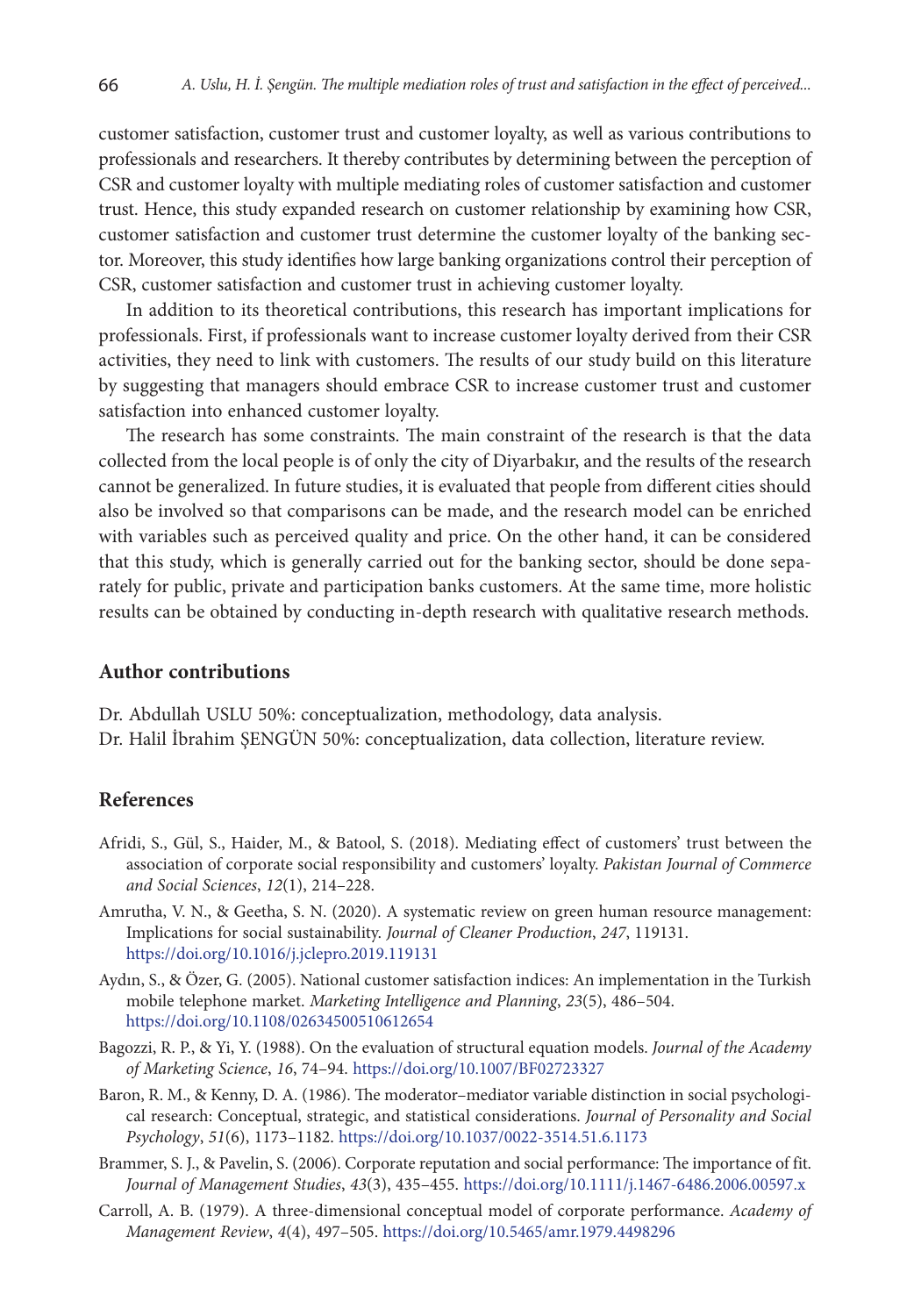- Carroll, A. B. (1991). The pyramid of corporate social responsibility: Toward the moral management of organizational stakeholders. *Business Horizons*, *34*(4), 39–48. [https://doi.org/10.1016/0007-6813\(91\)90005-G](https://doi.org/10.1016/0007-6813(91)90005-G)
- Carroll, A. B. (1999). Corporate social responsibility. *Business* & *Society, 38*(3), 268–295. https://doi.org/10.1177/000765039903800303
- Chen, F.-Y., Chang, Y.-H., & Lin, Y.-H. (2012). Customer perceptions of airline social responsibility and its effect on loyalty. *Journal of Air Transport Management*, *20*, 49–51. https://doi.org/10.1016/j.jairtraman.2011.11.007
- Chin, W. W. (2010). How to write up and report PLS analyses. In V. V. Esposito, W. W. Chin, J. Henseler, & H. Wang (Eds.), *Handbook of partial least squares: Concepts, methods and applications in marketing and related fields* (pp. 655–690). Springer. https://doi.org/10.1007/978-3-540-32827-8\_29
- Chung, K.-H., Yu, J.-E., Choi, M.-G., & Shin, J.-I. (2015). The effects of CSR on customer satisfaction and loyalty of China: The moderating role of corporate image. *Journal of Economics, Business and Management*, *5*(3), 542–547. https://doi.org/10.7763/JOEBM.2015.V3.243
- Cingöz, A., & Akdoğan, A. A. (2012). İşletmelerin kurumsal sosyal sorumluluk faaliyetleri: Kayseri İli'nde bir uygulama. *Atatürk Üniversitesi Sosyal Bilimler Enstitüsü Dergisi*, *16*(3), 331–349.
- Cohen, L., Manion, L., & Morrison, K. (2017). *Research methods in education* (8th ed.). Routledge. https://doi.org/10.4324/9781315456539
- de Quevedo-Puente, E., de la Fuente-Sabate', J. M., & Fombrun, C. J. (2007). Corporate social performance and corporate reputation: Two interwoven perspectives. *Corporate Reputation Review*, *10*(1), 60–72. https://doi.org/10.1057/palgrave.crr.1550038
- Diallo, M. F., & Lambey-Checchin, C. (2016). Relationships between CSR and customer loyalty: What lessons for retailers? *Energyie, Environement, et Mutations Sociates* (pp. 1–20). Saint Etienne.
- Doğan, S., & Varinli, İ. (2010). İşletmelerde sosyal sorumluluk anlayışı ve kurumsal imaj ilişkisi: Banka müşterilerine yönelik bir araştırma. *Abant İzzet Baysal Üniversitesi İİBF Ekonomik ve Sosyal Araştırmalar Dergisi*, *6*(2), 1–26.
- Eren, S., & Eker, S. (2012). Kurumsal sosyal sorumluluk algısının marka imajı, algılanan değer, müşteri tatmini ve marka sadakatine etkisi üzerine bir saha araştırması: X markası örneği. *Süleyman Demirel Üniversitesi İİBF Dergisi*, *17*(2), 451–472.
- Fatma, M., & Rahman, Z. (2016). The CSR's influence on customer responses in Indian banking sector. *Journal of Retailing and Consumer Services*, *29*, 49–57. https://doi.org/10.1016/j.jretconser.2015.11.008
- Fornell, C., & Larcker, D. F. (1981). Evaluating structural equation models with unobservable variables and measurement error. *Journal of Marketing Research*, *18*(1), 39–50. https://doi.org/10.1177/002224378101800104
- Gefen, D., Straub, D. W., & Boudreau, M.-C. (2000). Structural equation modeling techniques and regression: Guidelines for research practice. *Communications of the Association for Information Systems*, *4*, 1–78. https://doi.org/10.17705/1CAIS.00407
- Gold, A. H., Malhotra, A., & Segars, A. H. (2001). Knowledge management: An organizational capabilities perspective. *Journal of Management Information Systems*, *18*(1), 185–214. https://doi.org/10.1080/07421222.2001.11045669
- Govindan, K., Shaw, M., & Majumdar, A. (2020). Social sustainability tensions in multi-tier supply chain: A systematic literature review towards conceptual framework development. *Journal of Cleaner Production*, *279*, 123075. https://doi.org/10.1016/j.jclepro.2020.123075
- Gültekin, S. (2018). *Kurumsal Sosyal Sorumluluk ve Müşteri Sadakat İlişkisi Üzerine Bir Araştırma: Alışveriş Merkezi Örneği* [Unpublished Master's thesis]. Toros University Institute of Social Sciences, Mersin.
- Hair, J., Black, W., Babin, B., & Anderson, R. (2014). *Multivariate data analysis.* Pearson New International Edition ( $7<sup>th</sup>$  ed.). Pearson Education.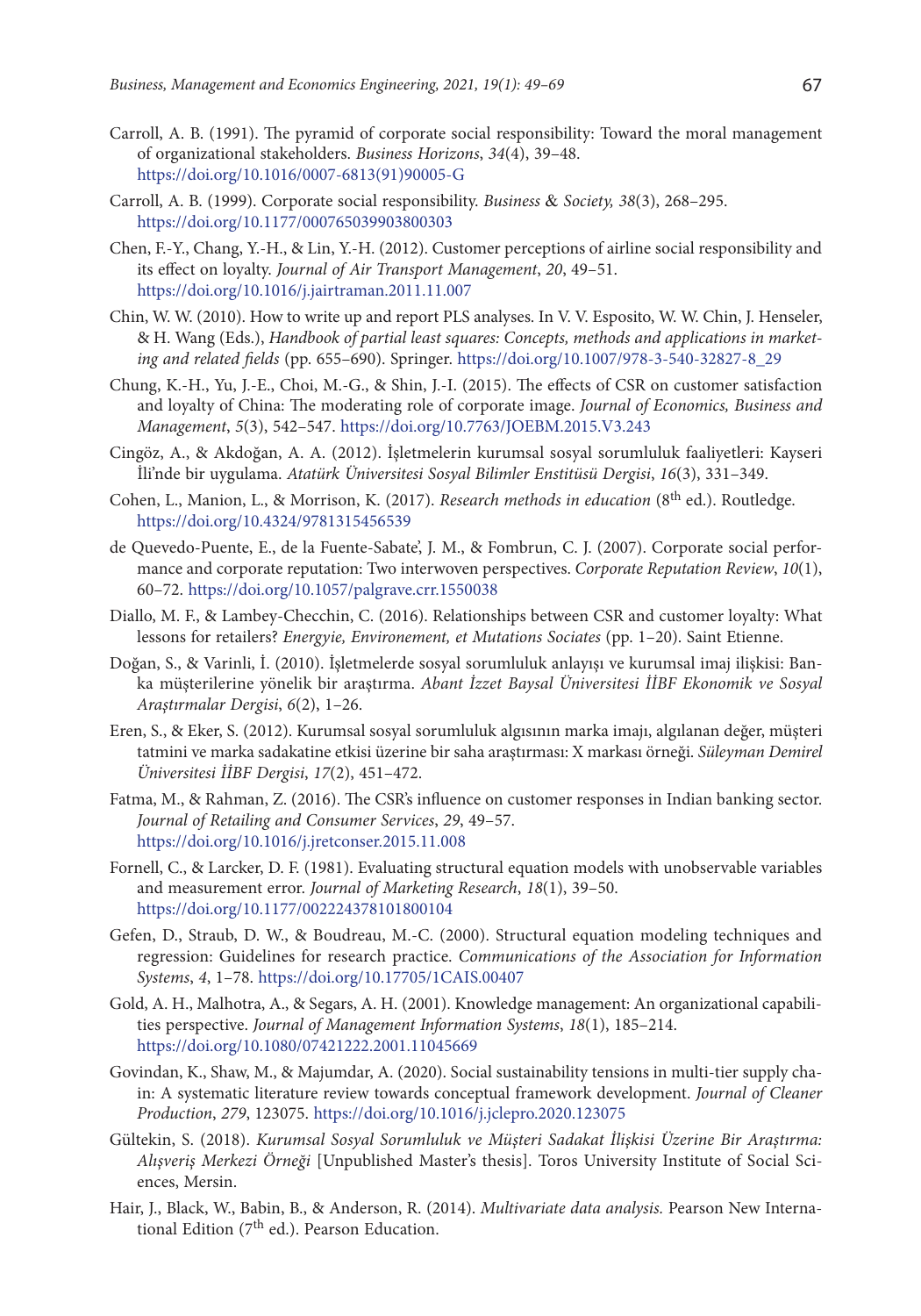- Hair, J. F., Hult, G. T. M., Ringle, C. M., & Sarstedt, M. (2017). A *Primer on Partial Least Squares Structural Equation Modeling (PLS-SEM) (2<sup>nd</sup> ed.).* SAGE Publications.
- Hayes, J. (2018). *The theory and practice of change management*. Palgrave.
- He, H., & Li, Y. (2011). CSR and service brand: The mediating effect of brand identification and moderating effect of service quality. *Journal of Business Ethics*, *100*(4), 673–688. https://doi.org/10.1007/s10551-010-0703-y
- Henseler, J., Dijkstra, T. K., Sarstedt, M., Ringle, C. M., Diamantopoulos, A., Straub, D. W., Ketchen, Jr. D. J., Hair, J. F., Hult, G. T. M., & Calantone, R. J. (2014). Common beliefs and reality about PLS: Comments on Rönkkö amd Evermann. *Organizational Research Methods*, *17*(2), 182–209. https://doi.org/10.1177/1094428114526928
- Henseler, J., Ringle, C., & Sarsted, M. (2015). A new criterion for assesing discriminant validity in variance-based structural equation modeling. *Journal of Academy of Marketing Science*, *43*, 115–135. https://doi.org/10.1007/s11747-014-0403-8
- Henseler, J., Hubona G. S., & Ray, P. A. (2016). Using PLS path modeling in new technology: Updated guidelines. *Industrial Management* & *Data Systems*, *116*(1), 1–19. https://doi.org/10.1108/IMDS-09-2015-0382
- Henseler, J. (2018). Partial least squares path modeling: Quo vadis? *Quality* & *Quantity*, *52*(1), 1–8. https://doi.org/10.1007/s11135-018-0689-6
- Hoeffler, S., & Keller, K. L. (2002). Building brand equity through corporate: Social marketing. *Journal of Public Policy* & *Marketing*, *21*(1), 78–89. https://doi.org/10.1509/jppm.21.1.78.17600
- Hu, L., & Bentler, P. (1999). Cutoff criteria for fit indices in covariance structure analysis: Conventional criteria versus new alternatives. *Structural Equation Modeling*, *6*(1), 1–55. https://doi.org/10.1080/10705519909540118
- Iglesias, O., Markovic, S., Bagherzadeh, M., & Singh, J. J. (2018). Co-creation: A key link between corporate social responsibility, customer trust, and customer loyalty. *Journal of Business Ethics*, *163*, 151–166. https://doi.org/10.1007/s10551-018-4015-y
- Isa, S. M. (2012). An analysis of corporate social responsibility (CSR) on stakeholders loyalty: Perceptions of Malaysian organizations. *International Journal of Business and Social Research*, *2*(7), 1–12.
- Kim, K. H., Kim, K. S., Kim, D. Y., Kim, J. H., & Suk, H. K. (2008). Brand equity in hospital marketing. *Journal of Business Research*, *61*(1), 75–82. https://doi.org/10.1016/j.jbusres.2006.05.010
- Koçoğlu, C. M. (2016). *Kurumsal Sosyal Sorumluluk Algısının Tüketici Temelli Marka Denkliği Bileşenleri Üzerindeki Etkisi;TR 81 Düzey 2 Bölgesindeki Ford Kullanıcıları Üzerine Bir Araştırma* [Unpublishd PhD thesis]. Bülent Ecevit University Institute of Social Sciences, Zonguldak.
- Kock, N. (2015). Common method bias in PLS-SEM: A full collinearity assessment approach. *International Journal of e-Collaboration (IJeC)*, *11*(4), 1–10. https://doi.org/10.4018/ijec.2015100101
- Köse, G. (2015). Pazarlama Anlayışında Değişimler Açısından KSS'nin Müşteri Tatmini ve Müşteri Sadakatiyle İlişkisi Üzerine Bir Araştırma. *20. Ulusal Pazarlama Kongresi* (pp. 443–454). Eskişehir.
- Latif, K. F., Perez, A., & Sahibzada, U. F. (2020). Corporate social responsibility (CSR) and customer loyalty in the hotel industry: A cross-country study. *International Journal of Hospitality Management*, *89*, 1–13. https://doi.org/10.1016/j.ijhm.2020.102565
- Nejjari, Z., & Aamoum, H. (2020). The role of ethics, trust, and shared values in the creation of loyalty: Empirical evidence from the Moroccan University™. *Business, Management and Education*, *18*(1), 106–126. https://doi.org/10.3846/bme.2020.12237
- Nitzl, C., Roldán, J. L., & Cepeda, G. (2016). Mediation analysis in partial least squares path modeling: Helping researchers discuss more sophisticated models. *Industrial Management* & *Data Systems*, *116*(9), 1849–1864. https://doi.org/10.1108/IMDS-07-2015-0302
- Nunnally, J. C. (1978). *Psychometric theory*. McGraw Hill.